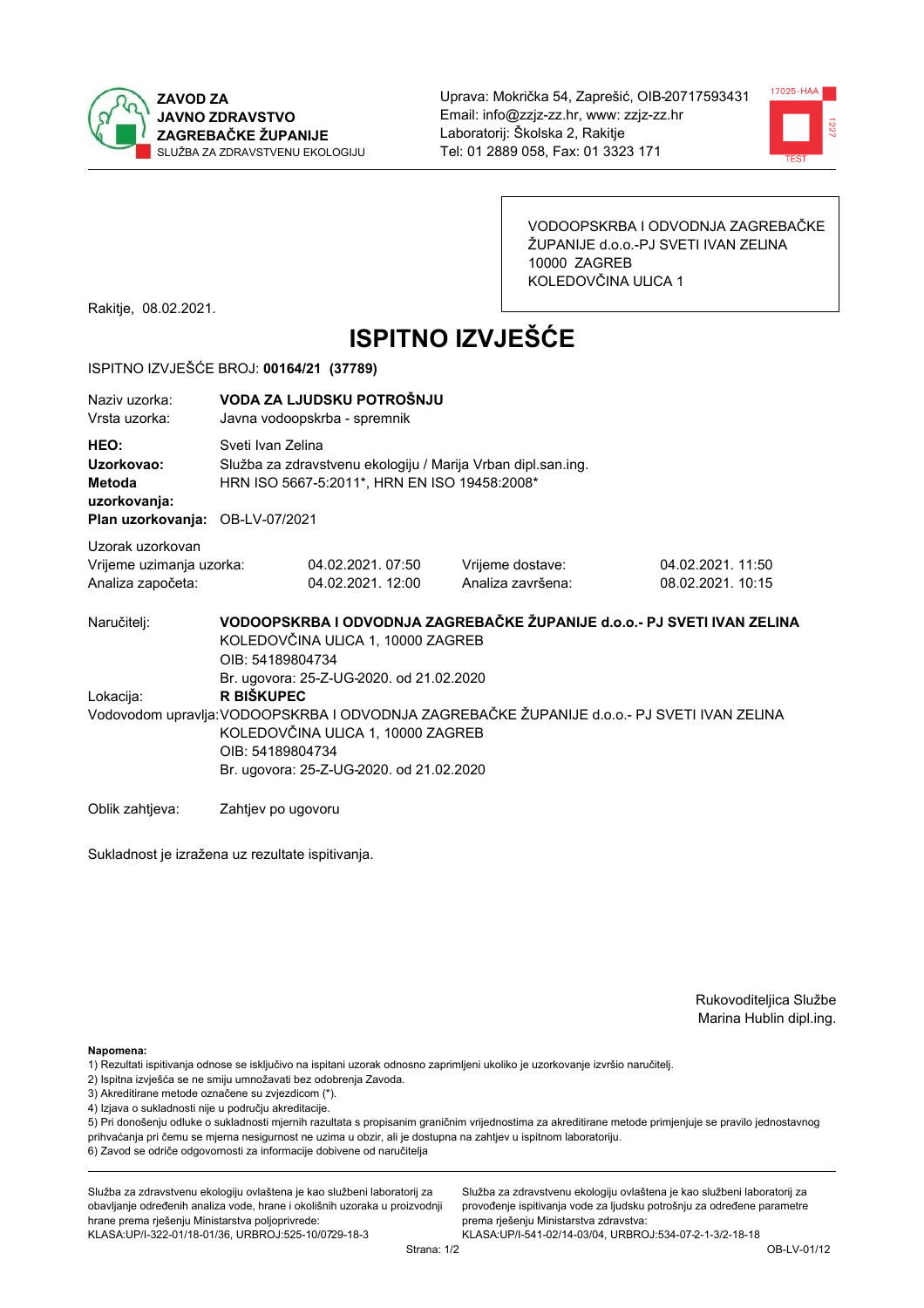## **REZULTATI ISPITIVANJA:**

| Pokazatelj                | <b>Metoda</b>                           | <b>MJ</b>                   | <b>Rezultatt</b> | MDK**       | <b>Sukladno</b> |
|---------------------------|-----------------------------------------|-----------------------------|------------------|-------------|-----------------|
| Temperatura               | Standard Methods 21st Ed.<br>2005.2550B | $^{\circ}$ C                | 8,5              | 25          | <b>DA</b>       |
| Slobodni rezidualni klor  | HRN EN ISO 7393-2:2018*                 | $mg/L$ Cl <sub>2</sub>      | 0,30             | 0,5         | <b>DA</b>       |
| Boja                      | HRN EN ISO 7887:2012                    | mg/L Pt/Co skale            | < 5              | 20          | DA              |
| Mutnoća                   | HRN EN ISO 7027-1:2016*                 | NTU jedinica                | 0,64             | 4           | DA              |
| <b>Miris</b>              | HRN EN 1622:2008                        |                             | bez              | bez         | DA              |
| Okus                      | HRN EN 1622:2008                        |                             | bez              | bez         | DA              |
| pH                        | HRN EN ISO 10523:2012*                  | pH jedinica                 | 7,3              | $6,5 - 9,5$ | <b>DA</b>       |
| Temp.pri određivanju pH   |                                         | $\overline{c}$              | 14,7             |             |                 |
| Elektrovodljivost         | HRN EN 27888:2008*                      | µScm <sup>-1</sup> pri 20°C | 449              | 2.500       | DA              |
| Utrošak KMnO <sub>4</sub> | HRN EN ISO 8467:2001                    | mg/L O <sub>2</sub>         | 0,5              | 5,0         | DA              |
| Kloridi                   | HRN EN ISO 10304-1:2009*                | mg/L CI                     | 5,9              | 250,0       | DA              |
| Nitriti                   | HRN EN ISO 10304-1:2009*                | mg/L $(NO2)$                | < 0,050          | 0,50        | DA              |
| Nitrati                   | HRN EN ISO 10304-1:2009*                | mg/L (NO <sub>3</sub> )     | 4,1              | 50          | DA              |
| Amonij                    | HRN ISO 7150-1:1998*                    | $mg/L(NH_A^+)$              | < 0,05           | 0,50        | DA              |

trezultat izražen kao manje od (<) odnosi se na granicu kvantifikacije

\*\*maksimalno dozvoljena koncentracija

#### Izjava o sukladnosti

Prema ispitanim parametrima uzorak vode JE SUKLADAN zahtjevima članka 5. Zakona o vodi za ljudsku potrošnju (NN 56/2013, 64/2015, 104/2017, 115/2018, 16/2020) i priloga I Pravilnika o parametrima sukladnosti, metodama analize, monitoringu i planovima sigurnosti vode za ljudsku potrošnju te načinu vođenja registra pravnih osoba koje obavljaju djelatnost javne vodoopskrbe (NN 125/2017, 39/2020).

> Voditeljica Odsjeka Nikolina Ciban dipl.ing.

# Odsiek za mikrobiološka ispitivanja voda

## **REZULTATI ISPITIVANJA:**

| Pokazatelj             | <b>Metoda</b>           | <b>MJ</b>   | <b>Rezultat</b> | MDK** | <b>Sukladno</b> |
|------------------------|-------------------------|-------------|-----------------|-------|-----------------|
| Ukupni koliformi       | HRN EN ISO 9308-1:2014* | broj/100 mL |                 | 0     | DA              |
| Escherichia coli       | HRN EN ISO 9308-1:2014* | broj/100 mL | < 1             | 0     | DA              |
| Enterokoki             | HRN EN ISO 7899-2:2000* | broj/100 mL | < 1             | 0     | DA              |
| Pseudomonas aeruginosa | HRN EN ISO 16266:2008*  | broj/100 mL | < 1             | 0     | DA              |
| Aerobne bakt -36°C/48h | HRN EN ISO 6222:2000*   | broj/1 mL   |                 | 100   | DA              |
| Aerobne bakt -22°C/72h | HRN EN ISO 6222:2000*   | broj/1 mL   |                 | 100   | DA              |

\*\*maksimalno dozvoljena koncentracija

#### Izjava o sukladnosti

Prema ispitanim parametrima uzorak vode JE SUKLADAN zahtjevima članka 5. Zakona o vodi za ljudsku potrošnju (NN 56/2013, 64/2015, 104/2017, 115/2018, 16/2020) i priloga I Pravilnika o parametrima sukladnosti, metodama analize, monitoringu i planovima sigurnosti vode za ljudsku potrošnju te načinu vođenja registra pravnih osoba koje obavljaju djelatnost javne vodoopskrbe (NN 125/2017, 39/2020).

> Voditeljica Odsjeka Marina Hublin dipl.ing.

### KRAJ ISPITNOG IZVJEŠĆA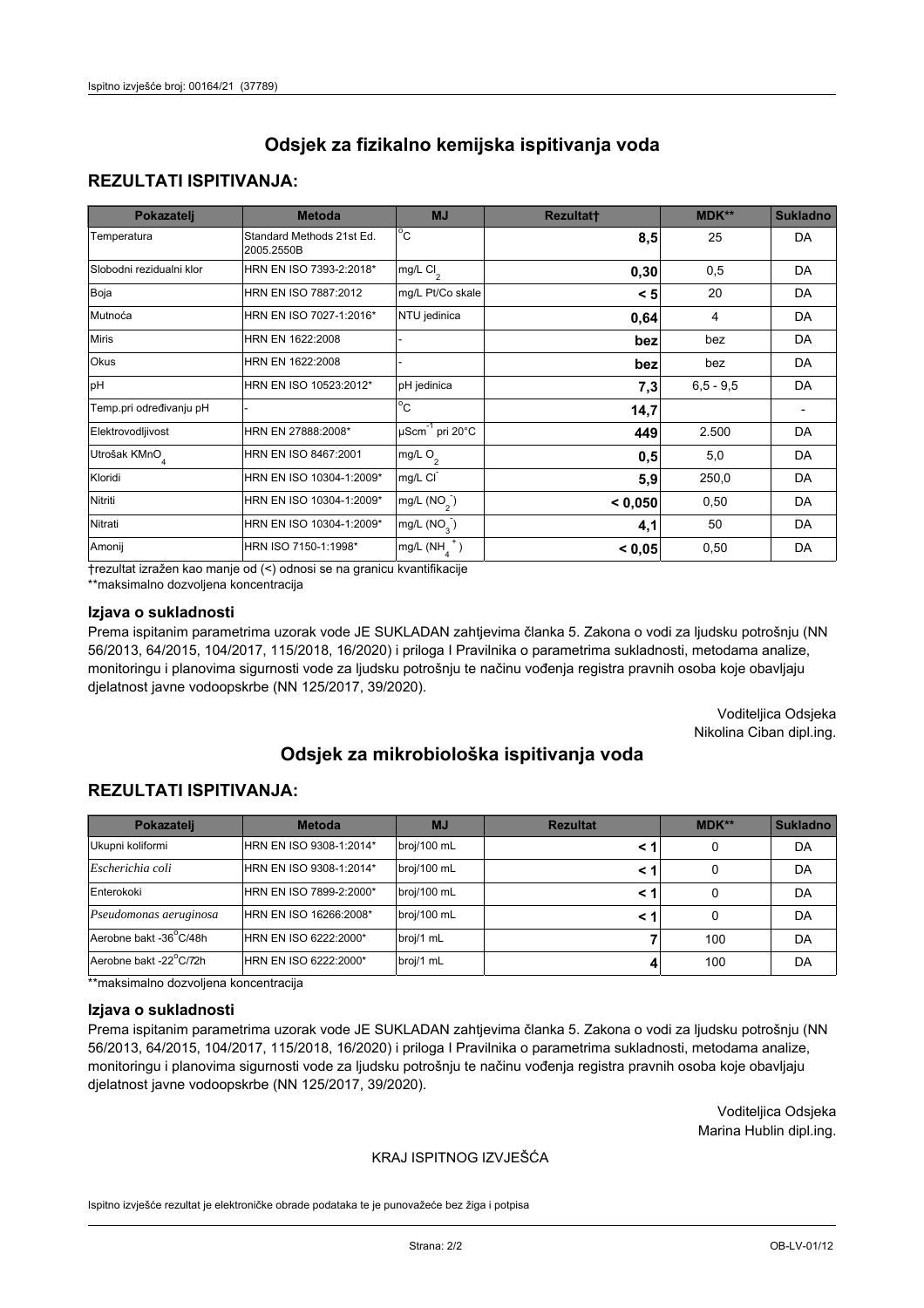



VODOOPSKRBA I ODVODNJA ZAGREBAČKE ŽUPANIJE d.o.o.-PJ SVETI IVAN ZELINA 10000 ZAGREB KOLEDOVČINA ULICA 1

Rakitje, 08.02.2021.

# **ISPITNO IZVJEŠĆE**

#### ISPITNO IZVJEŠĆE BROJ: 00165/21 (37790)

| Naziy uzorka:<br>Vrsta uzorka:                                                         |                    | VODA ZA LJUDSKU POTROŠNJU<br>Javna vodoopskrba - spremnik                                                                                                                                                                                                         |                                                                         |                                       |  |  |
|----------------------------------------------------------------------------------------|--------------------|-------------------------------------------------------------------------------------------------------------------------------------------------------------------------------------------------------------------------------------------------------------------|-------------------------------------------------------------------------|---------------------------------------|--|--|
| HEO:<br>Uzorkovao:<br><b>Metoda</b><br>uzorkovanja:<br>Plan uzorkovanja: OB-LV-07/2021 |                    | Sveti Ivan Zelina<br>Služba za zdravstvenu ekologiju / Marija Vrban dipl.san.ing.<br>HRN ISO 5667-5:2011*, HRN EN ISO 19458:2008*                                                                                                                                 |                                                                         |                                       |  |  |
| Uzorak uzorkovan<br>Vrijeme uzimanja uzorka:<br>Analiza započeta:                      |                    | 04.02.2021.08:25<br>04.02.2021. 12:01                                                                                                                                                                                                                             | Vrijeme dostave:<br>Analiza završena:                                   | 04.02.2021.11:50<br>08.02.2021. 10:16 |  |  |
| Naručitelj:                                                                            | OIB: 54189804734   | KOLEDOVČINA ULICA 1, 10000 ZAGREB                                                                                                                                                                                                                                 | VODOOPSKRBA I ODVODNJA ZAGREBAČKE ŽUPANIJE d.o.o.- PJ SVETI IVAN ZELINA |                                       |  |  |
| Lokacija:                                                                              |                    | Br. ugovora: 25-Z-UG-2020. od 21.02.2020<br><b>R BOCAKOVA</b><br>Vodovodom upravlja: VODOOPSKRBA I ODVODNJA ZAGREBAČKE ŽUPANIJE d.o.o.- PJ SVETI IVAN ZELINA<br>KOLEDOVČINA ULICA 1, 10000 ZAGREB<br>OIB: 54189804734<br>Br. ugovora: 25-Z-UG-2020. od 21.02.2020 |                                                                         |                                       |  |  |
| Oblik zahtjeva:                                                                        | Zahtjev po ugovoru |                                                                                                                                                                                                                                                                   |                                                                         |                                       |  |  |

Sukladnost je izražena uz rezultate ispitivanja.

Rukovoditeljica Službe Marina Hublin dipl.ing.

Napomena:

Služba za zdravstvenu ekologiju ovlaštena je kao službeni laboratorij za obavljanje određenih analiza vode, hrane i okolišnih uzoraka u proizvodnji hrane prema rješenju Ministarstva poljoprivrede: KLASA: UP/I-322-01/18-01/36, URBROJ: 525-10/0729-18-3

Služba za zdravstvenu ekologiju ovlaštena je kao službeni laboratorij za provođenje ispitivanja vode za ljudsku potrošnju za određene parametre prema riešenju Ministarstva zdravstva:

<sup>1)</sup> Rezultati ispitivanja odnose se isključivo na ispitani uzorak odnosno zaprimljeni ukoliko je uzorkovanje izvršio naručiteli.

<sup>2)</sup> Ispitna izvješća se ne smiju umnožavati bez odobrenja Zavoda.

<sup>3)</sup> Akreditirane metode označene su zvjezdicom (\*).

<sup>4)</sup> Izjava o sukladnosti nije u području akreditacije.

<sup>5)</sup> Pri donošenju odluke o sukladnosti mjernih razultata s propisanim graničnim vrijednostima za akreditirane metode primjenjuje se pravilo jednostavnog prihvaćanja pri čemu se mjerna nesigurnost ne uzima u obzir, ali je dostupna na zahtjev u ispitnom laboratoriju.

<sup>6)</sup> Zavod se odriče odgovornosti za informacije dobivene od naručitelja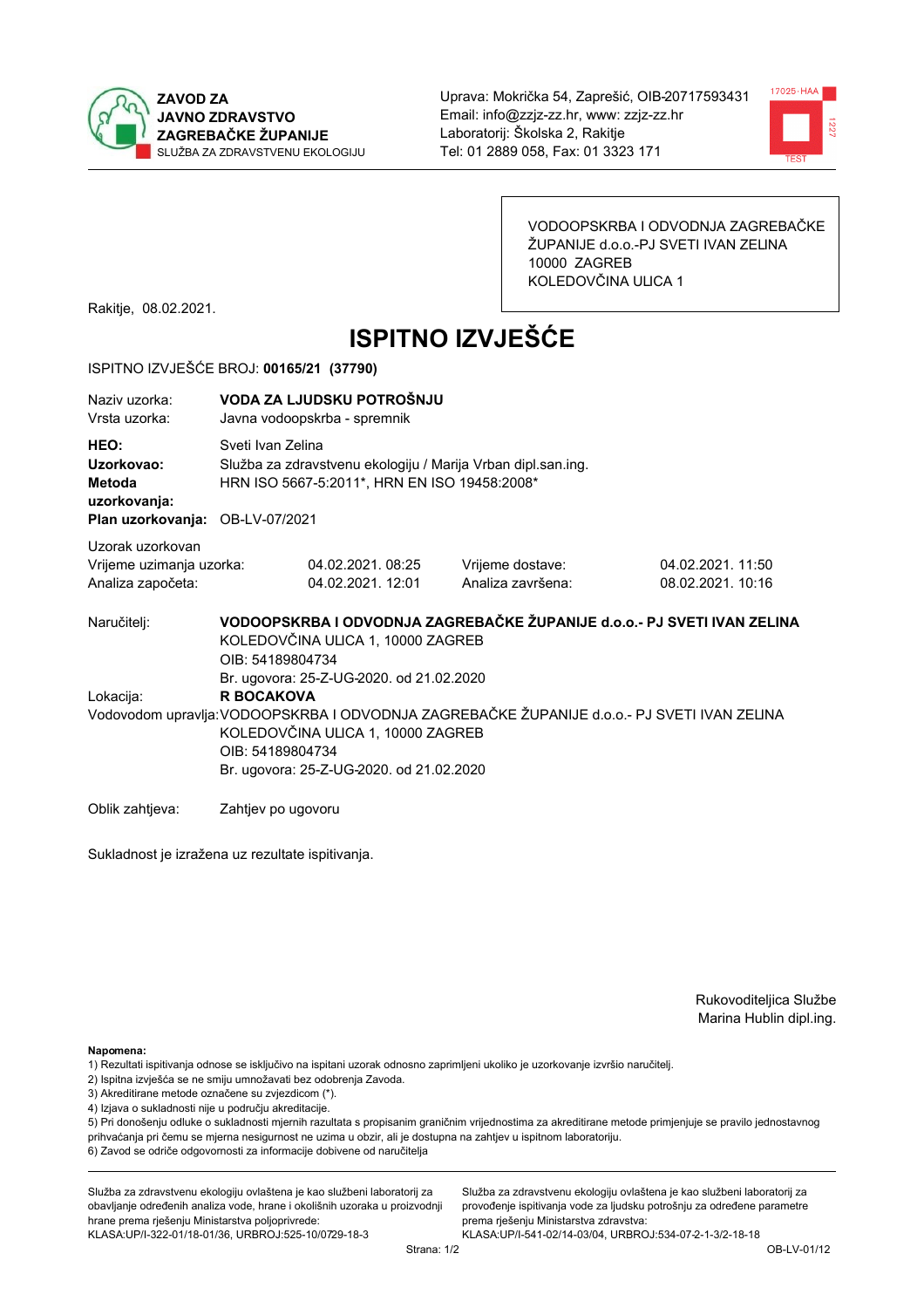## **REZULTATI ISPITIVANJA:**

| Pokazatelj                | <b>Metoda</b>                           | <b>MJ</b>                   | <b>Rezultatt</b> | <b>MDK**</b> | <b>Sukladno</b> |
|---------------------------|-----------------------------------------|-----------------------------|------------------|--------------|-----------------|
| Temperatura               | Standard Methods 21st Ed.<br>2005.2550B | $^{\circ}$ C                | 7,1              | 25           | <b>DA</b>       |
| Slobodni rezidualni klor  | HRN EN ISO 7393-2:2018*                 | $mg/L$ Cl <sub>2</sub>      | 0,22             | 0,5          | DA              |
| Boja                      | HRN EN ISO 7887:2012                    | mg/L Pt/Co skale            | < 5              | 20           | DA              |
| Mutnoća                   | HRN EN ISO 7027-1:2016*                 | NTU jedinica                | 0,57             | 4            | DA              |
| <b>Miris</b>              | HRN EN 1622:2008                        |                             | bez              | bez          | DA              |
| Okus                      | HRN EN 1622:2008                        |                             | bez              | bez          | DA              |
| pH                        | HRN EN ISO 10523:2012*                  | pH jedinica                 | 7,6              | $6,5 - 9,5$  | DA              |
| Temp.pri određivanju pH   |                                         | $\overline{c}$              | 12,8             |              |                 |
| Elektrovodljivost         | HRN EN 27888:2008*                      | µScm <sup>-1</sup> pri 20°C | 468              | 2.500        | DA              |
| Utrošak KMnO <sub>4</sub> | HRN EN ISO 8467:2001                    | mg/L O <sub>2</sub>         | 0,7              | 5,0          | DA              |
| Kloridi                   | HRN EN ISO 10304-1:2009*                | mg/L CI                     | 6,0              | 250,0        | DA              |
| Nitriti                   | HRN EN ISO 10304-1:2009*                | mg/L $(NO2)$                | < 0,050          | 0,50         | DA              |
| Nitrati                   | HRN EN ISO 10304-1:2009*                | mg/L $(NO_3^-)$             | 6,4              | 50           | DA              |
| Amonij                    | HRN ISO 7150-1:1998*                    | mg/L $(NH_A^+)$             | < 0.05           | 0,50         | DA              |

trezultat izražen kao manje od (<) odnosi se na granicu kvantifikacije

\*\*maksimalno dozvoljena koncentracija

#### Izjava o sukladnosti

Prema ispitanim parametrima uzorak vode JE SUKLADAN zahtjevima članka 5. Zakona o vodi za ljudsku potrošnju (NN 56/2013, 64/2015, 104/2017, 115/2018, 16/2020) i priloga I Pravilnika o parametrima sukladnosti, metodama analize, monitoringu i planovima sigurnosti vode za ljudsku potrošnju te načinu vođenja registra pravnih osoba koje obavljaju djelatnost javne vodoopskrbe (NN 125/2017, 39/2020).

> Voditeljica Odsjeka Nikolina Ciban dipl.ing.

# Odsiek za mikrobiološka ispitivanja voda

## **REZULTATI ISPITIVANJA:**

| Pokazatelj             | <b>Metoda</b><br><b>MJ</b> |             | <b>Rezultat</b> | MDK** | <b>Sukladno</b> |
|------------------------|----------------------------|-------------|-----------------|-------|-----------------|
| Ukupni koliformi       | HRN EN ISO 9308-1:2014*    | broj/100 mL |                 | 0     | DA              |
| Escherichia coli       | HRN EN ISO 9308-1:2014*    | broj/100 mL | < 1             | 0     | DA              |
| Enterokoki             | HRN EN ISO 7899-2:2000*    | broj/100 mL | < 1             | 0     | DA              |
| Pseudomonas aeruginosa | HRN EN ISO 16266:2008*     | broj/100 mL | < 1             | 0     | DA              |
| Aerobne bakt -36°C/48h | HRN EN ISO 6222:2000*      | broj/1 mL   |                 | 100   | DA              |
| Aerobne bakt -22°C/72h | HRN EN ISO 6222:2000*      | broj/1 mL   |                 | 100   | DA              |

\*\*maksimalno dozvoljena koncentracija

#### Izjava o sukladnosti

Prema ispitanim parametrima uzorak vode JE SUKLADAN zahtjevima članka 5. Zakona o vodi za ljudsku potrošnju (NN 56/2013, 64/2015, 104/2017, 115/2018, 16/2020) i priloga I Pravilnika o parametrima sukladnosti, metodama analize, monitoringu i planovima sigurnosti vode za ljudsku potrošnju te načinu vođenja registra pravnih osoba koje obavljaju djelatnost javne vodoopskrbe (NN 125/2017, 39/2020).

> Voditeljica Odsjeka Marina Hublin dipl.ing.

#### KRAJ ISPITNOG IZVJEŠĆA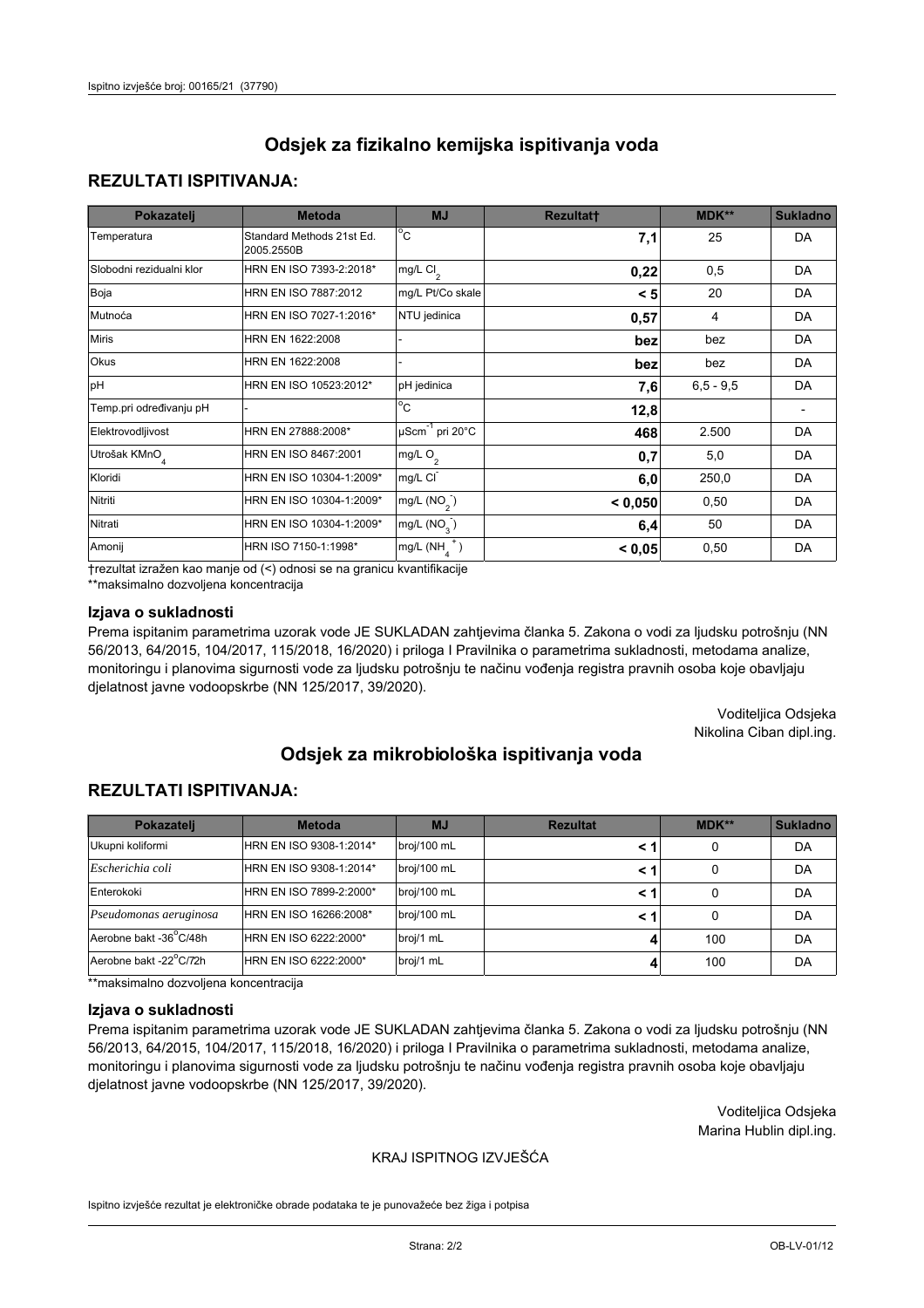



VODOOPSKRBA I ODVODNJA ZAGREBAČKE ŽUPANIJE d.o.o.-PJ SVETI IVAN ZELINA 10000 ZAGREB KOLEDOVČINA ULICA 1

Rakitje, 08.02.2021.

# **ISPITNO IZVJEŠĆE**

#### ISPITNO IZVJEŠĆE BROJ: 00166/21 (37791)

| Naziy uzorka:<br>Vrsta uzorka:                                                  |                                                                                                                                                                                                                      | VODA ZA LJUDSKU POTROŠNJU<br>Javna vodoopskrba - spremnik                                                                         |                                                                         |                                       |  |  |
|---------------------------------------------------------------------------------|----------------------------------------------------------------------------------------------------------------------------------------------------------------------------------------------------------------------|-----------------------------------------------------------------------------------------------------------------------------------|-------------------------------------------------------------------------|---------------------------------------|--|--|
| HEO:<br>Uzorkovao:<br>Metoda<br>uzorkovanja:<br>Plan uzorkovanja: OB-LV-07/2021 |                                                                                                                                                                                                                      | Sveti Ivan Zelina<br>Služba za zdravstvenu ekologiju / Marija Vrban dipl.san.ing.<br>HRN ISO 5667-5:2011*, HRN EN ISO 19458:2008* |                                                                         |                                       |  |  |
| Uzorak uzorkovan<br>Vrijeme uzimanja uzorka:<br>Analiza započeta:               |                                                                                                                                                                                                                      | 04.02.2021.09:00<br>04.02.2021. 12:01                                                                                             | Vrijeme dostave:<br>Analiza završena:                                   | 04.02.2021.11:50<br>08.02.2021. 10:16 |  |  |
| Naručitelj:                                                                     | OIB: 54189804734                                                                                                                                                                                                     | KOLEDOVČINA ULICA 1, 10000 ZAGREB<br>Br. ugovora: 25-Z-UG-2020. od 21.02.2020                                                     | VODOOPSKRBA I ODVODNJA ZAGREBAČKE ŽUPANIJE d.o.o.- PJ SVETI IVAN ZELINA |                                       |  |  |
| Lokacija:                                                                       | <b>R OREŠJE</b><br>Vodovodom upravlja: VODOOPSKRBA I ODVODNJA ZAGREBAČKE ŽUPANIJE d.o.o. - PJ SVETI IVAN ZELINA<br>KOLEDOVČINA ULICA 1, 10000 ZAGREB<br>OIB: 54189804734<br>Br. ugovora: 25-Z-UG-2020. od 21.02.2020 |                                                                                                                                   |                                                                         |                                       |  |  |
| Oblik zahtjeva:                                                                 | Zahtjev po ugovoru                                                                                                                                                                                                   |                                                                                                                                   |                                                                         |                                       |  |  |

Sukladnost je izražena uz rezultate ispitivanja.

Rukovoditeljica Službe Marina Hublin dipl.ing.

Napomena:

- 1) Rezultati ispitivanja odnose se isključivo na ispitani uzorak odnosno zaprimljeni ukoliko je uzorkovanje izvršio naručiteli.
- 2) Ispitna izvješća se ne smiju umnožavati bez odobrenja Zavoda.
- 3) Akreditirane metode označene su zvjezdicom (\*).
- 4) Izjava o sukladnosti nije u području akreditacije.

5) Pri donošenju odluke o sukladnosti mjernih razultata s propisanim graničnim vrijednostima za akreditirane metode primjenjuje se pravilo jednostavnog prihvaćanja pri čemu se mjerna nesigurnost ne uzima u obzir, ali je dostupna na zahtjev u ispitnom laboratoriju.

6) Zavod se odriče odgovornosti za informacije dobivene od naručitelja

Služba za zdravstvenu ekologiju ovlaštena je kao službeni laboratorij za obavljanje određenih analiza vode, hrane i okolišnih uzoraka u proizvodnji hrane prema rješenju Ministarstva poljoprivrede: KLASA: UP/I-322-01/18-01/36, URBROJ: 525-10/0729-18-3

Služba za zdravstvenu ekologiju ovlaštena je kao službeni laboratorij za provođenje ispitivanja vode za ljudsku potrošnju za određene parametre prema riešenju Ministarstva zdravstva: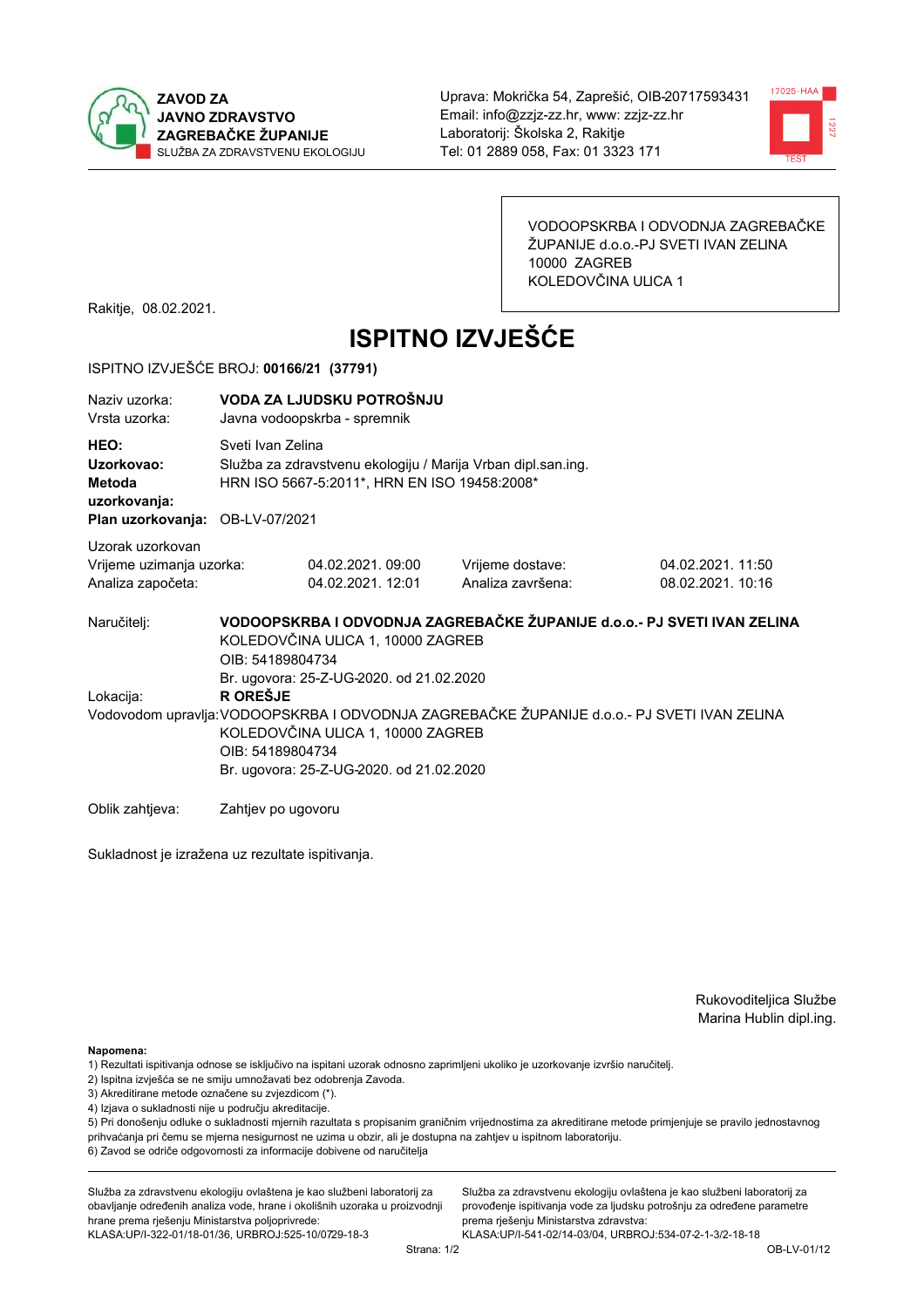## **REZULTATI ISPITIVANJA:**

| Pokazatelj                | <b>Metoda</b>                           | <b>MJ</b>                   | <b>Rezultatt</b> | MDK**       | <b>Sukladno</b> |
|---------------------------|-----------------------------------------|-----------------------------|------------------|-------------|-----------------|
| Temperatura               | Standard Methods 21st Ed.<br>2005.2550B | $^{\circ}$ C                | 5,3              | 25          | DA              |
| Slobodni rezidualni klor  | HRN EN ISO 7393-2:2018*                 | $mg/L$ Cl <sub>2</sub>      | 0,09             | 0,5         | DA              |
| Boja                      | HRN EN ISO 7887:2012                    | mg/L Pt/Co skale            | < 5              | 20          | DA              |
| Mutnoća                   | HRN EN ISO 7027-1:2016*                 | NTU jedinica                | 0,18             | 4           | DA              |
| <b>Miris</b>              | HRN EN 1622:2008                        |                             | bez              | bez         | DA              |
| Okus                      | HRN EN 1622:2008                        |                             | bez              | bez         | DA              |
| pH                        | HRN EN ISO 10523:2012*                  | pH jedinica                 | 7,7              | $6,5 - 9,5$ | DA              |
| Temp.pri određivanju pH   |                                         | $\overline{c}$              | 12,3             |             |                 |
| Elektrovodljivost         | HRN EN 27888:2008*                      | µScm <sup>-1</sup> pri 20°C | 477              | 2.500       | DA              |
| Utrošak KMnO <sub>4</sub> | HRN EN ISO 8467:2001                    | mg/L O <sub>2</sub>         | 0,5              | 5,0         | DA              |
| Kloridi                   | HRN EN ISO 10304-1:2009*                | mg/L CI                     | 8,0              | 250,0       | DA              |
| Nitriti                   | HRN EN ISO 10304-1:2009*                | mg/L $(NO2)$                | < 0,050          | 0,50        | DA              |
| Nitrati                   | HRN EN ISO 10304-1:2009*                | mg/L (NO <sub>3</sub> )     | 9,2              | 50          | DA              |
| Amonij                    | HRN ISO 7150-1:1998*                    | $mg/L(NH_A^+)$              | < 0,05           | 0,50        | DA              |

trezultat izražen kao manje od (<) odnosi se na granicu kvantifikacije

\*\*maksimalno dozvoljena koncentracija

#### Izjava o sukladnosti

Prema ispitanim parametrima uzorak vode JE SUKLADAN zahtjevima članka 5. Zakona o vodi za ljudsku potrošnju (NN 56/2013, 64/2015, 104/2017, 115/2018, 16/2020) i priloga I Pravilnika o parametrima sukladnosti, metodama analize, monitoringu i planovima sigurnosti vode za ljudsku potrošnju te načinu vođenja registra pravnih osoba koje obavljaju djelatnost javne vodoopskrbe (NN 125/2017, 39/2020).

> Voditeljica Odsjeka Nikolina Ciban dipl.ing.

# Odsiek za mikrobiološka ispitivanja voda

## **REZULTATI ISPITIVANJA:**

| Pokazatelj             | <b>Metoda</b><br><b>MJ</b> |             | <b>Rezultat</b> | MDK** | <b>Sukladno</b> |
|------------------------|----------------------------|-------------|-----------------|-------|-----------------|
| Ukupni koliformi       | HRN EN ISO 9308-1:2014*    | broj/100 mL |                 | 0     | DA              |
| Escherichia coli       | HRN EN ISO 9308-1:2014*    | broj/100 mL | < 1             | 0     | DA              |
| Enterokoki             | HRN EN ISO 7899-2:2000*    | broj/100 mL | < 1             | 0     | DA              |
| Pseudomonas aeruginosa | HRN EN ISO 16266:2008*     | broj/100 mL | < 1             | 0     | DA              |
| Aerobne bakt -36°C/48h | HRN EN ISO 6222:2000*      | broj/1 mL   | < 1             | 100   | DA              |
| Aerobne bakt -22°C/72h | HRN EN ISO 6222:2000*      | broj/1 mL   | < 1             | 100   | DA              |

\*\*maksimalno dozvoljena koncentracija

#### Izjava o sukladnosti

Prema ispitanim parametrima uzorak vode JE SUKLADAN zahtjevima članka 5. Zakona o vodi za ljudsku potrošnju (NN 56/2013, 64/2015, 104/2017, 115/2018, 16/2020) i priloga I Pravilnika o parametrima sukladnosti, metodama analize, monitoringu i planovima sigurnosti vode za ljudsku potrošnju te načinu vođenja registra pravnih osoba koje obavljaju djelatnost javne vodoopskrbe (NN 125/2017, 39/2020).

> Voditeljica Odsjeka Marina Hublin dipl.ing.

### KRAJ ISPITNOG IZVJEŠĆA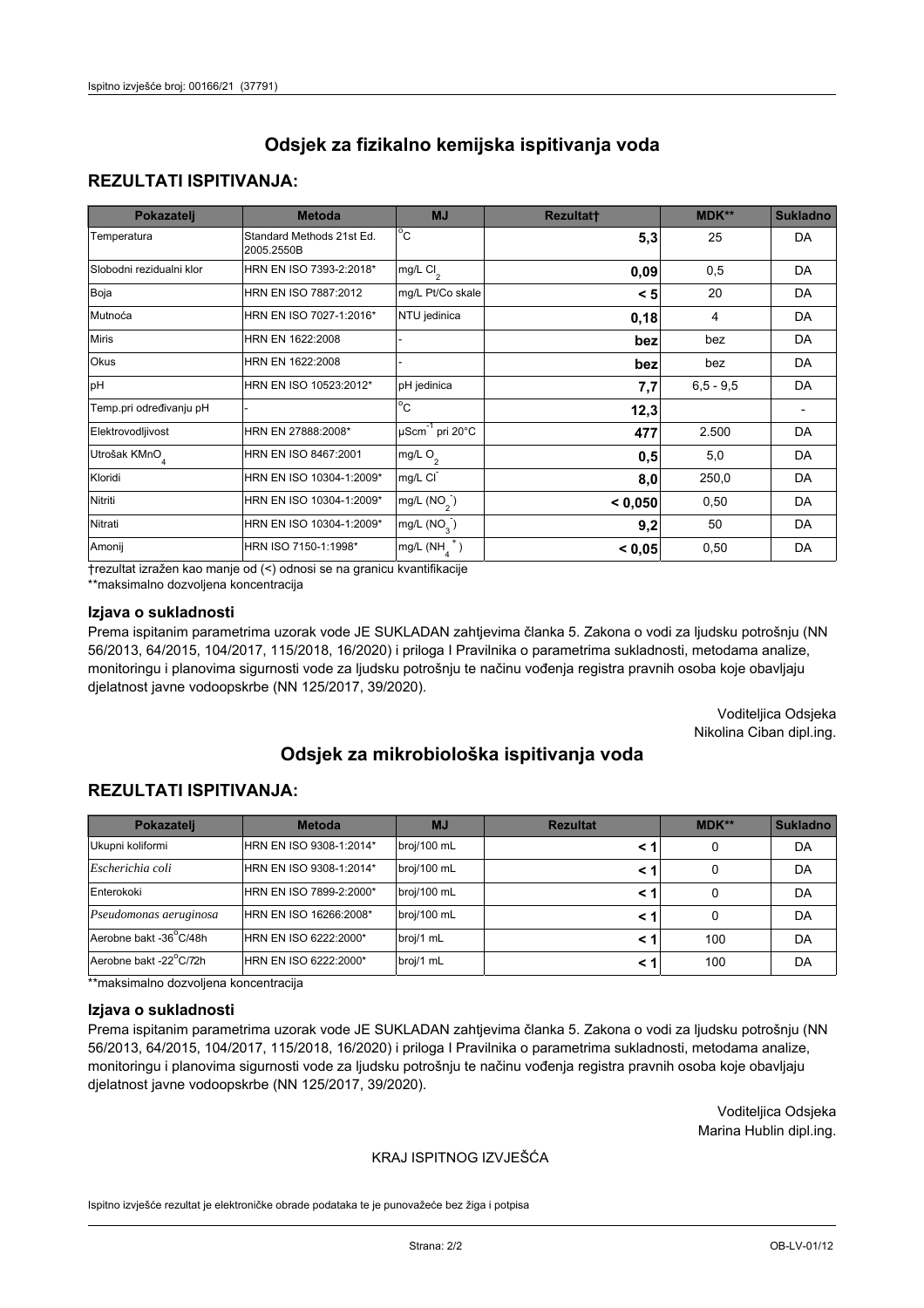



VODOOPSKRBA I ODVODNJA ZAGREBAČKE ŽUPANIJE d.o.o.-PJ SVETI IVAN ZELINA 10000 ZAGREB KOLEDOVČINA ULICA 1

Rakitje, 08.02.2021.

# **ISPITNO IZVJEŠĆE**

#### ISPITNO IZVJEŠĆE BROJ: 00167/21 (37792)

| Naziv uzorka:<br>Vrsta uzorka:                                                  |                  | VODA ZA LJUDSKU POTROŠNJU<br>Javna vodoopskrba - razvodni sustav                                                                                                             |                                                                                             |                                       |  |  |  |
|---------------------------------------------------------------------------------|------------------|------------------------------------------------------------------------------------------------------------------------------------------------------------------------------|---------------------------------------------------------------------------------------------|---------------------------------------|--|--|--|
| HEO:<br>Uzorkovao:<br>Metoda<br>uzorkovanja:<br>Plan uzorkovanja: OB-LV-07/2021 |                  | Sveti Ivan Zelina<br>Služba za zdravstvenu ekologiju / Marija Vrban dipl.san.ing.<br>HRN ISO 5667-5:2011*, HRN EN ISO 19458:2008*                                            |                                                                                             |                                       |  |  |  |
| Uzorak uzorkovan<br>Vrijeme uzimanja uzorka:<br>Analiza započeta:               |                  | 04.02.2021.09:20<br>04.02.2021.12:03                                                                                                                                         | Vrijeme dostave:<br>Analiza završena:                                                       | 04.02.2021.11:50<br>08.02.2021. 10:16 |  |  |  |
| Naručitelj:                                                                     |                  | VODOOPSKRBA I ODVODNJA ZAGREBAČKE ŽUPANIJE d.o.o.- PJ SVETI IVAN ZELINA<br>KOLEDOVČINA ULICA 1, 10000 ZAGREB<br>OIB: 54189804734<br>Br. ugovora: 25-Z-UG-2020. od 21.02.2020 |                                                                                             |                                       |  |  |  |
| Lokacija:                                                                       |                  | SLAVINA U TRGOVINI, BELOSLAVEC 21, BEDENICA                                                                                                                                  |                                                                                             |                                       |  |  |  |
|                                                                                 | OIB: 54189804734 | KOLEDOVČINA ULICA 1, 10000 ZAGREB<br>Br. ugovora: 25-Z-UG-2020. od 21.02.2020                                                                                                | Vodovodom upravlja: VODOOPSKRBA I ODVODNJA ZAGREBAČKE ŽUPANIJE d.o.o.- PJ SVETI IVAN ZELINA |                                       |  |  |  |

Oblik zahtjeva: Zahtjev po ugovoru

Sukladnost je izražena uz rezultate ispitivanja.

Rukovoditeljica Službe Marina Hublin dipl.ing.

Napomena:

- 1) Rezultati ispitivanja odnose se isključivo na ispitani uzorak odnosno zaprimljeni ukoliko je uzorkovanje izvršio naručiteli.
- 2) Ispitna izvješća se ne smiju umnožavati bez odobrenja Zavoda.
- 3) Akreditirane metode označene su zvjezdicom (\*).
- 4) Izjava o sukladnosti nije u području akreditacije.

5) Pri donošenju odluke o sukladnosti mjernih razultata s propisanim graničnim vrijednostima za akreditirane metode primjenjuje se pravilo jednostavnog prihvaćanja pri čemu se mjerna nesigurnost ne uzima u obzir, ali je dostupna na zahtjev u ispitnom laboratoriju.

6) Zavod se odriče odgovornosti za informacije dobivene od naručitelja

Služba za zdravstvenu ekologiju ovlaštena je kao službeni laboratorij za obavljanje određenih analiza vode, hrane i okolišnih uzoraka u proizvodnji hrane prema rješenju Ministarstva poljoprivrede:

KLASA.UP/I-322-01/18-01/36, URBROJ:525-10/0729-18-3

Služba za zdravstvenu ekologiju ovlaštena je kao službeni laboratorij za provođenje ispitivanja vode za ljudsku potrošnju za određene parametre prema riešenju Ministarstva zdravstva: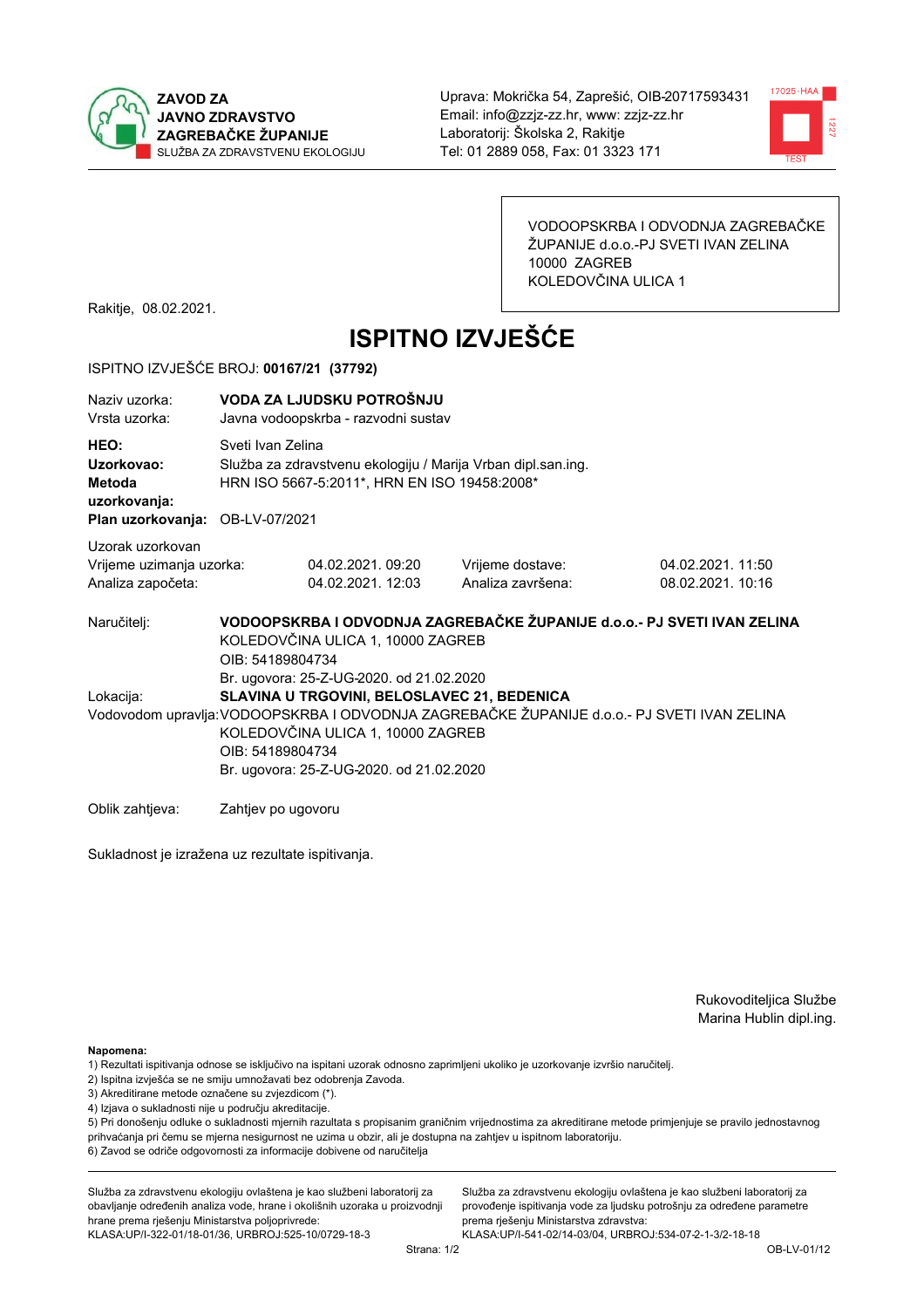## **REZULTATI ISPITIVANJA:**

| Pokazatelj                | <b>Metoda</b>                           | <b>MJ</b>                   | <b>Rezultatt</b> | <b>MDK**</b> | <b>Sukladno</b> |
|---------------------------|-----------------------------------------|-----------------------------|------------------|--------------|-----------------|
| Temperatura               | Standard Methods 21st Ed.<br>2005.2550B | $^{\circ}$ C                | 7,3              | 25           | DA              |
| Slobodni rezidualni klor  | HRN EN ISO 7393-2:2018*                 | mg/L $Cl_2$                 | 0,05             | 0,5          | DA              |
| Boja                      | HRN EN ISO 7887:2012                    | mg/L Pt/Co skale            | < 5              | 20           | DA              |
| Mutnoća                   | HRN EN ISO 7027-1:2016*                 | NTU jedinica                | 0,25             | 4            | DA              |
| <b>Miris</b>              | HRN EN 1622:2008                        |                             | bez              | bez          | DA              |
| Okus                      | HRN EN 1622:2008                        |                             | bez              | bez          | DA              |
| pH                        | HRN EN ISO 10523:2012*                  | pH jedinica                 | 7,6              | $6.5 - 9.5$  | DA              |
| Temp.pri određivanju pH   |                                         | $\overline{c}$              | 12,6             |              |                 |
| Elektrovodljivost         | HRN EN 27888:2008*                      | µScm <sup>-1</sup> pri 20°C | 488              | 2.500        | DA              |
| Utrošak KMnO <sub>4</sub> | HRN EN ISO 8467:2001                    | mg/L O <sub>2</sub>         | < 0.5            | 5,0          | DA              |
| Kloridi                   | HRN EN ISO 10304-1:2009*                | mg/L CI                     | 8,0              | 250,0        | DA              |
| Nitriti                   | HRN EN ISO 10304-1:2009*                | mg/L $(NO2)$                | < 0,050          | 0,50         | DA              |
| Nitrati                   | HRN EN ISO 10304-1:2009*                | mg/L $(NO3)$                | 9,3              | 50           | DA              |
| Amonij                    | HRN ISO 7150-1:1998*                    | mg/L $(NH_A^+)$             | < 0,05           | 0,50         | DA              |

trezultat izražen kao manje od (<) odnosi se na granicu kvantifikacije

\*\*maksimalno dozvoljena koncentracija

#### Izjava o sukladnosti

Prema ispitanim parametrima uzorak vode JE SUKLADAN zahtjevima članka 5. Zakona o vodi za ljudsku potrošnju (NN 56/2013, 64/2015, 104/2017, 115/2018, 16/2020) i priloga I Pravilnika o parametrima sukladnosti, metodama analize, monitoringu i planovima sigurnosti vode za ljudsku potrošnju te načinu vođenja registra pravnih osoba koje obavljaju djelatnost javne vodoopskrbe (NN 125/2017, 39/2020).

> Voditeljica Odsjeka Nikolina Ciban dipl.ing.

# Odsiek za mikrobiološka ispitivanja voda

## **REZULTATI ISPITIVANJA:**

| Pokazatelj             | <b>Metoda</b><br><b>MJ</b> |             | <b>Rezultat</b> | MDK** | <b>Sukladno</b> |
|------------------------|----------------------------|-------------|-----------------|-------|-----------------|
| Ukupni koliformi       | HRN EN ISO 9308-1:2014*    | broj/100 mL |                 | 0     | DA              |
| Escherichia coli       | HRN EN ISO 9308-1:2014*    | broj/100 mL | < 1             | 0     | DA              |
| Enterokoki             | HRN EN ISO 7899-2:2000*    | broj/100 mL | < 1             | 0     | DA              |
| Pseudomonas aeruginosa | HRN EN ISO 16266:2008*     | broj/100 mL | < 1             | 0     | DA              |
| Aerobne bakt -36°C/48h | HRN EN ISO 6222:2000*      | broj/1 mL   | < 1             | 100   | DA              |
| Aerobne bakt -22°C/72h | HRN EN ISO 6222:2000*      | broj/1 mL   | < 1             | 100   | DA              |

\*\*maksimalno dozvoljena koncentracija

#### Izjava o sukladnosti

Prema ispitanim parametrima uzorak vode JE SUKLADAN zahtjevima članka 5. Zakona o vodi za ljudsku potrošnju (NN 56/2013, 64/2015, 104/2017, 115/2018, 16/2020) i priloga I Pravilnika o parametrima sukladnosti, metodama analize, monitoringu i planovima sigurnosti vode za ljudsku potrošnju te načinu vođenja registra pravnih osoba koje obavljaju djelatnost javne vodoopskrbe (NN 125/2017, 39/2020).

> Voditeljica Odsjeka Marina Hublin dipl.ing.

#### KRAJ ISPITNOG IZVJEŠĆA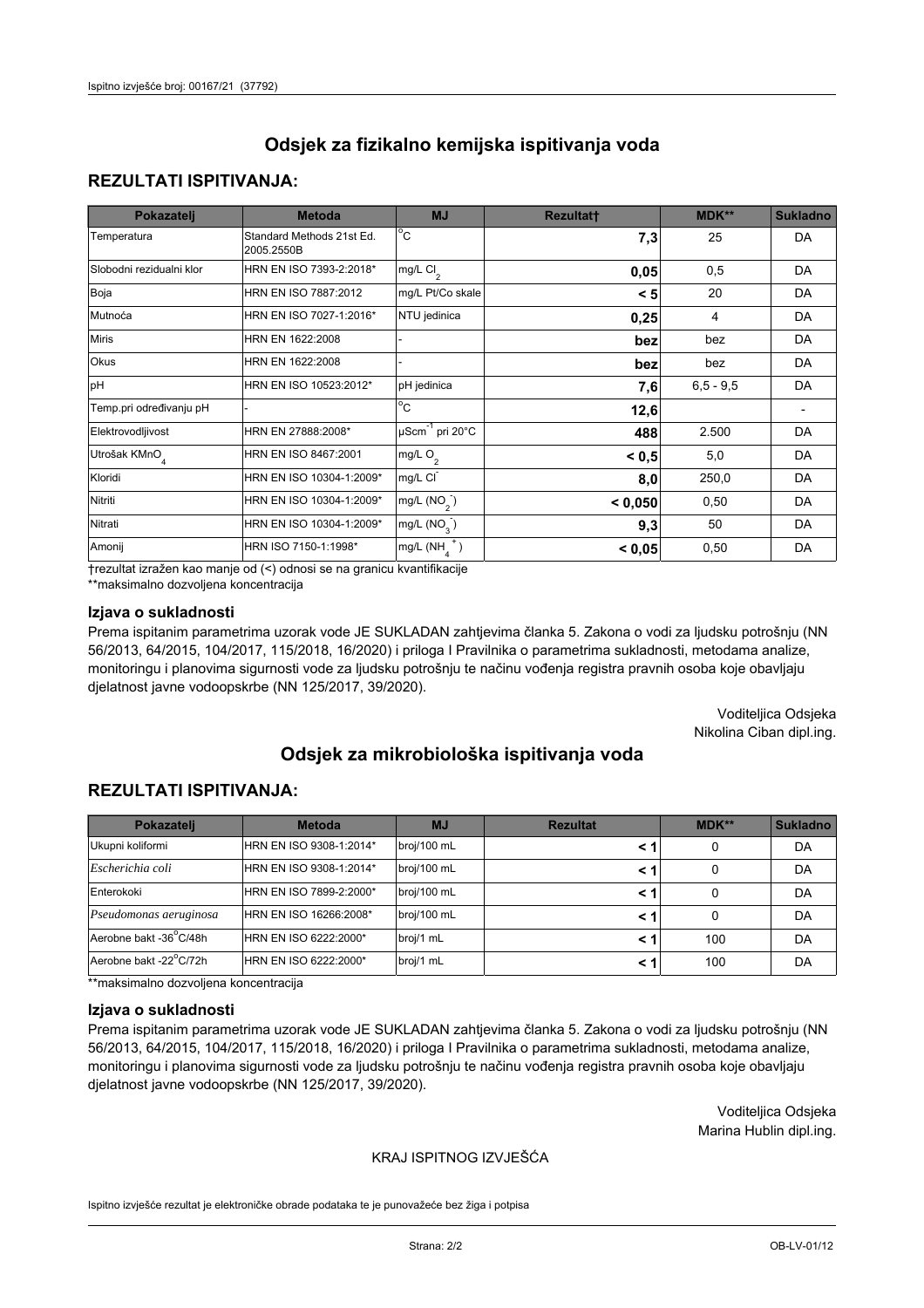



VODOOPSKRBA I ODVODNJA ZAGREBAČKE ŽUPANIJE d.o.o.-PJ SVETI IVAN ZELINA 10000 ZAGREB KOLEDOVČINA ULICA 1

Rakitje, 08.02.2021.

# **ISPITNO IZVJEŠĆE**

#### ISPITNO IZVJEŠĆE BROJ: 00168/21 (37793)

| Naziv uzorka:<br>Vrsta uzorka:                                                  |                                                                                                                                                                                                                                                                                             | VODA ZA LJUDSKU POTROŠNJU<br>Javna vodoopskrba - razvodni sustav                                                                  |                                       |                                       |  |  |  |
|---------------------------------------------------------------------------------|---------------------------------------------------------------------------------------------------------------------------------------------------------------------------------------------------------------------------------------------------------------------------------------------|-----------------------------------------------------------------------------------------------------------------------------------|---------------------------------------|---------------------------------------|--|--|--|
| HEO:<br>Uzorkovao:<br>Metoda<br>uzorkovanja:<br>Plan uzorkovanja: OB-LV-07/2021 |                                                                                                                                                                                                                                                                                             | Sveti Ivan Zelina<br>Služba za zdravstvenu ekologiju / Marija Vrban dipl.san.ing.<br>HRN ISO 5667-5:2011*, HRN EN ISO 19458:2008* |                                       |                                       |  |  |  |
| Uzorak uzorkovan<br>Vrijeme uzimanja uzorka:<br>Analiza započeta:               |                                                                                                                                                                                                                                                                                             | 04.02.2021.09:45<br>04.02.2021.12:03                                                                                              | Vrijeme dostave:<br>Analiza završena: | 04.02.2021.11:50<br>08.02.2021. 10:17 |  |  |  |
| Naručitelj:                                                                     |                                                                                                                                                                                                                                                                                             | VODOOPSKRBA I ODVODNJA ZAGREBAČKE ŽUPANIJE d.o.o.- PJ SVETI IVAN ZELINA<br>KOLEDOVČINA ULICA 1, 10000 ZAGREB<br>OIB: 54189804734  |                                       |                                       |  |  |  |
| Lokacija:                                                                       | Br. ugovora: 25-Z-UG-2020. od 21.02.2020<br>SLAVINA U TRGOVINI NTL, ŠULINEC 4B, ŠULINEC<br>Vodovodom upravlja: VODOOPSKRBA I ODVODNJA ZAGREBAČKE ŽUPANIJE d.o.o.- PJ SVETI IVAN ZELINA<br>KOLEDOVČINA ULICA 1, 10000 ZAGREB<br>OIB: 54189804734<br>Br. ugovora: 25-Z-UG-2020. od 21.02.2020 |                                                                                                                                   |                                       |                                       |  |  |  |

Oblik zahtjeva: Zahtjev po ugovoru

Sukladnost je izražena uz rezultate ispitivanja.

Rukovoditeljica Službe Marina Hublin dipl.ing.

Napomena:

- 1) Rezultati ispitivanja odnose se isključivo na ispitani uzorak odnosno zaprimljeni ukoliko je uzorkovanje izvršio naručiteli.
- 2) Ispitna izvješća se ne smiju umnožavati bez odobrenja Zavoda.
- 3) Akreditirane metode označene su zvjezdicom (\*).
- 4) Izjava o sukladnosti nije u području akreditacije.

5) Pri donošenju odluke o sukladnosti mjernih razultata s propisanim graničnim vrijednostima za akreditirane metode primjenjuje se pravilo jednostavnog prihvaćanja pri čemu se mjerna nesigurnost ne uzima u obzir, ali je dostupna na zahtjev u ispitnom laboratoriju.

6) Zavod se odriče odgovornosti za informacije dobivene od naručitelja

Služba za zdravstvenu ekologiju ovlaštena je kao službeni laboratorij za obavljanje određenih analiza vode, hrane i okolišnih uzoraka u proizvodnji hrane prema rješenju Ministarstva poljoprivrede:

KLASA.UP/I-322-01/18-01/36, URBROJ:525-10/0729-18-3

Služba za zdravstvenu ekologiju ovlaštena je kao službeni laboratorij za provođenje ispitivanja vode za ljudsku potrošnju za određene parametre prema riešenju Ministarstva zdravstva: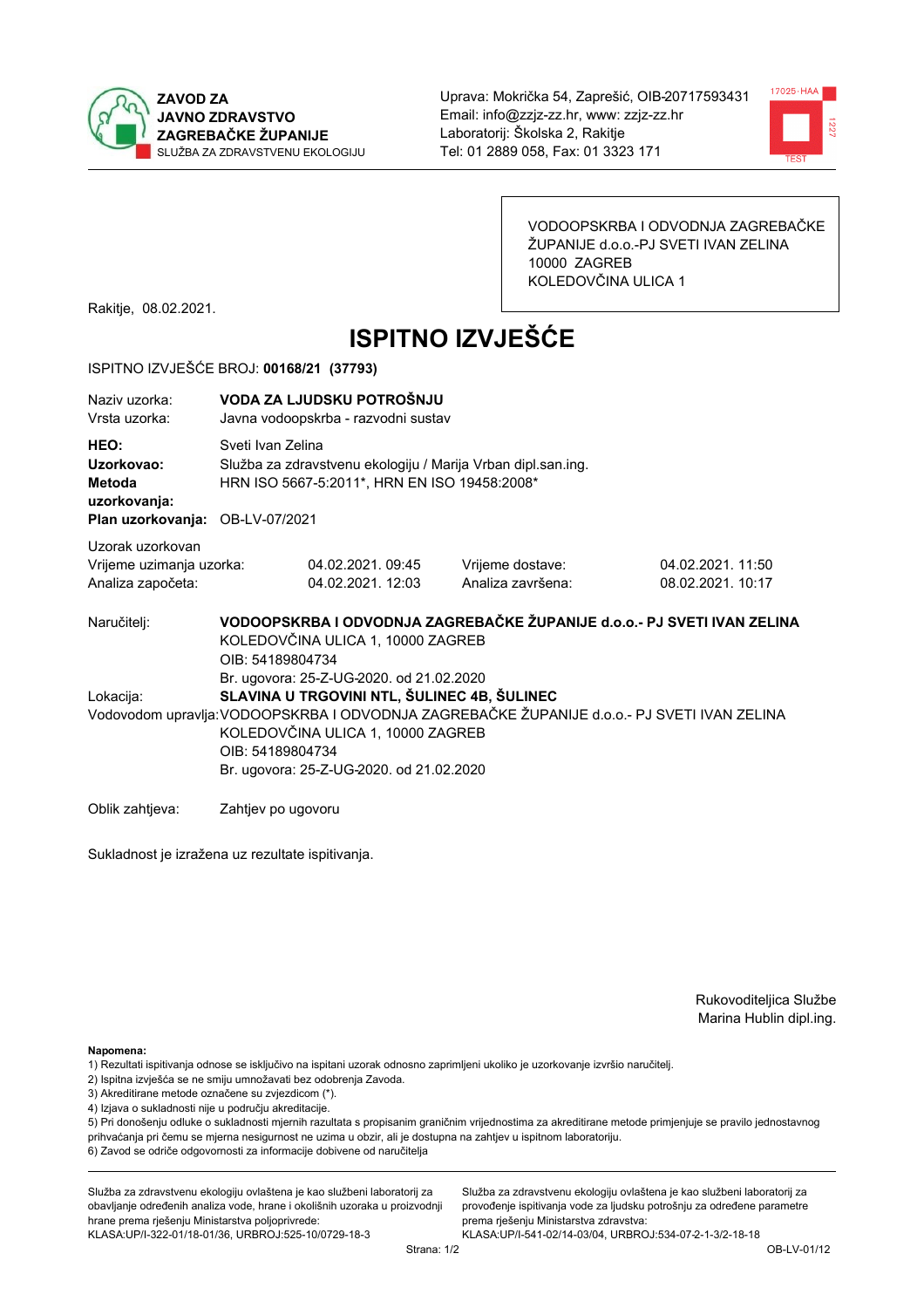## **REZULTATI ISPITIVANJA:**

| Pokazatelj                | <b>Metoda</b>                           | <b>MJ</b>                   | <b>Rezultatt</b> | <b>MDK**</b> | <b>Sukladno</b> |
|---------------------------|-----------------------------------------|-----------------------------|------------------|--------------|-----------------|
| Temperatura               | Standard Methods 21st Ed.<br>2005.2550B | $^{\circ}$ C                | 14               | 25           | <b>DA</b>       |
| Slobodni rezidualni klor  | HRN EN ISO 7393-2:2018*                 | mg/L $Cl_2$                 | 0, 10            | 0,5          | DA              |
| Boja                      | HRN EN ISO 7887:2012                    | mg/L Pt/Co skale            | < 5              | 20           | <b>DA</b>       |
| Mutnoća                   | HRN EN ISO 7027-1:2016*                 | NTU jedinica                | 0,59             | 4            | DA              |
| <b>Miris</b>              | HRN EN 1622:2008                        |                             | bez              | bez          | DA              |
| Okus                      | HRN EN 1622:2008                        |                             | bez              | bez          | DA              |
| pH                        | HRN EN ISO 10523:2012*                  | pH jedinica                 | 7,6              | $6.5 - 9.5$  | <b>DA</b>       |
| Temp.pri određivanju pH   |                                         | $\overline{c}$              | 14,1             |              |                 |
| Elektrovodljivost         | HRN EN 27888:2008*                      | µScm <sup>-1</sup> pri 20°C | 506              | 2.500        | DA              |
| Utrošak KMnO <sub>4</sub> | HRN EN ISO 8467:2001                    | mg/L O <sub>2</sub>         | 0,8              | 5,0          | DA              |
| Kloridi                   | HRN EN ISO 10304-1:2009*                | mg/L CI                     | 5,7              | 250,0        | DA              |
| Nitriti                   | HRN EN ISO 10304-1:2009*                | mg/L $(NO2)$                | < 0,050          | 0,50         | DA              |
| Nitrati                   | HRN EN ISO 10304-1:2009*                | mg/L $(NO3)$                | 5,9              | 50           | DA              |
| Amonij                    | HRN ISO 7150-1:1998*                    | mg/L $(NH_A^+)$             | < 0,05           | 0,50         | DA              |

trezultat izražen kao manje od (<) odnosi se na granicu kvantifikacije

\*\*maksimalno dozvoljena koncentracija

#### Izjava o sukladnosti

Prema ispitanim parametrima uzorak vode JE SUKLADAN zahtjevima članka 5. Zakona o vodi za ljudsku potrošnju (NN 56/2013, 64/2015, 104/2017, 115/2018, 16/2020) i priloga I Pravilnika o parametrima sukladnosti, metodama analize, monitoringu i planovima sigurnosti vode za ljudsku potrošnju te načinu vođenja registra pravnih osoba koje obavljaju djelatnost javne vodoopskrbe (NN 125/2017, 39/2020).

> Voditeljica Odsjeka Nikolina Ciban dipl.ing.

# Odsiek za mikrobiološka ispitivanja voda

## **REZULTATI ISPITIVANJA:**

| Pokazatelj             | <b>Metoda</b>           | <b>MJ</b>   | <b>Rezultat</b> | MDK** | <b>Sukladno</b> |
|------------------------|-------------------------|-------------|-----------------|-------|-----------------|
| Ukupni koliformi       | HRN EN ISO 9308-1:2014* | broj/100 mL |                 | 0     | DA              |
| Escherichia coli       | HRN EN ISO 9308-1:2014* | broj/100 mL | < 1             | 0     | DA              |
| Enterokoki             | HRN EN ISO 7899-2:2000* | broj/100 mL | < 1             | 0     | DA              |
| Pseudomonas aeruginosa | HRN EN ISO 16266:2008*  | broj/100 mL | < 1             | 0     | DA              |
| Aerobne bakt -36°C/48h | HRN EN ISO 6222:2000*   | broj/1 mL   | < 1             | 100   | DA              |
| Aerobne bakt -22°C/72h | HRN EN ISO 6222:2000*   | broj/1 mL   | < 1             | 100   | DA              |

\*\*maksimalno dozvoljena koncentracija

#### Izjava o sukladnosti

Prema ispitanim parametrima uzorak vode JE SUKLADAN zahtjevima članka 5. Zakona o vodi za ljudsku potrošnju (NN 56/2013, 64/2015, 104/2017, 115/2018, 16/2020) i priloga I Pravilnika o parametrima sukladnosti, metodama analize, monitoringu i planovima sigurnosti vode za ljudsku potrošnju te načinu vođenja registra pravnih osoba koje obavljaju djelatnost javne vodoopskrbe (NN 125/2017, 39/2020).

> Voditeljica Odsjeka Marina Hublin dipl.ing.

### KRAJ ISPITNOG IZVJEŠĆA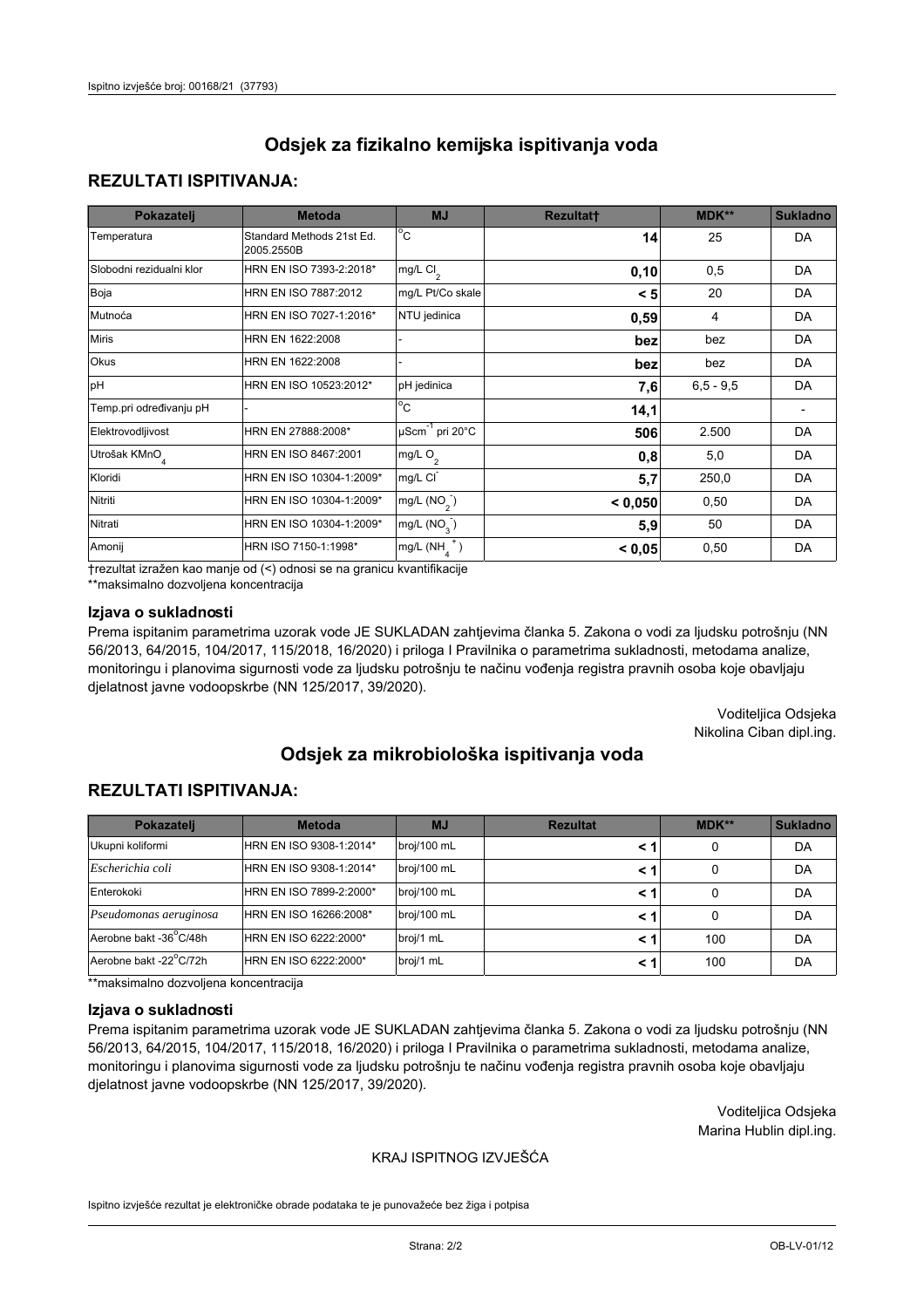



VODOOPSKRBA I ODVODNJA ZAGREBAČKE ŽUPANIJE d.o.o.-PJ SVETI IVAN ZELINA 10000 ZAGREB KOLEDOVČINA ULICA 1

Rakitje, 08.02.2021.

# **ISPITNO IZVJEŠĆE**

#### ISPITNO IZVJEŠĆE BROJ: 00169/21 (37794)

| Naziy uzorka:<br>Vrsta uzorka:                                                         |                                                                                                                                                                                                                                                              | VODA ZA LJUDSKU POTROŠNJU<br>Javna vodoopskrba - razvodni sustav                                                                  |                                                                         |                                        |  |  |
|----------------------------------------------------------------------------------------|--------------------------------------------------------------------------------------------------------------------------------------------------------------------------------------------------------------------------------------------------------------|-----------------------------------------------------------------------------------------------------------------------------------|-------------------------------------------------------------------------|----------------------------------------|--|--|
| HEO:<br>Uzorkovao:<br><b>Metoda</b><br>uzorkovanja:<br>Plan uzorkovanja: OB-LV-07/2021 |                                                                                                                                                                                                                                                              | Sveti Ivan Zelina<br>Služba za zdravstvenu ekologiju / Marija Vrban dipl.san.ing.<br>HRN ISO 5667-5:2011*, HRN EN ISO 19458:2008* |                                                                         |                                        |  |  |
| Uzorak uzorkovan<br>Vrijeme uzimanja uzorka:<br>Analiza započeta:                      |                                                                                                                                                                                                                                                              | 04.02.2021. 10:10<br>04.02.2021. 12:03                                                                                            | Vrijeme dostave:<br>Analiza završena:                                   | 04.02.2021. 11:50<br>08.02.2021. 10:17 |  |  |
| Naručitelj:                                                                            | OIB: 54189804734                                                                                                                                                                                                                                             | KOLEDOVČINA ULICA 1, 10000 ZAGREB                                                                                                 | VODOOPSKRBA I ODVODNJA ZAGREBAČKE ŽUPANIJE d.o.o.- PJ SVETI IVAN ZELINA |                                        |  |  |
| Lokacija:                                                                              | Br. ugovora: 25-Z-UG-2020. od 21.02.2020<br>PH BLAŽEVDOL<br>Vodovodom upravlja: VODOOPSKRBA I ODVODNJA ZAGREBAČKE ŽUPANIJE d.o.o.- PJ SVETI IVAN ZELINA<br>KOLEDOVČINA ULICA 1, 10000 ZAGREB<br>OIB: 54189804734<br>Br. ugovora: 25-Z-UG-2020. od 21.02.2020 |                                                                                                                                   |                                                                         |                                        |  |  |
| Oblik zahtjeva:                                                                        | Zahtjev po ugovoru                                                                                                                                                                                                                                           |                                                                                                                                   |                                                                         |                                        |  |  |

Sukladnost je izražena uz rezultate ispitivanja.

Rukovoditeljica Službe Marina Hublin dipl.ing.

Napomena:

- 1) Rezultati ispitivanja odnose se isključivo na ispitani uzorak odnosno zaprimljeni ukoliko je uzorkovanje izvršio naručiteli.
- 2) Ispitna izvješća se ne smiju umnožavati bez odobrenja Zavoda.
- 3) Akreditirane metode označene su zvjezdicom (\*).
- 4) Izjava o sukladnosti nije u području akreditacije.

5) Pri donošenju odluke o sukladnosti mjernih razultata s propisanim graničnim vrijednostima za akreditirane metode primjenjuje se pravilo jednostavnog prihvaćanja pri čemu se mjerna nesigurnost ne uzima u obzir, ali je dostupna na zahtjev u ispitnom laboratoriju.

6) Zavod se odriče odgovornosti za informacije dobivene od naručitelja

Služba za zdravstvenu ekologiju ovlaštena je kao službeni laboratorij za obavljanje određenih analiza vode, hrane i okolišnih uzoraka u proizvodnji hrane prema rješenju Ministarstva poljoprivrede: KLASA.UP/I-322-01/18-01/36, URBROJ:525-10/0729-18-3

Služba za zdravstvenu ekologiju ovlaštena je kao službeni laboratorij za provođenje ispitivanja vode za ljudsku potrošnju za određene parametre prema riešenju Ministarstva zdravstva: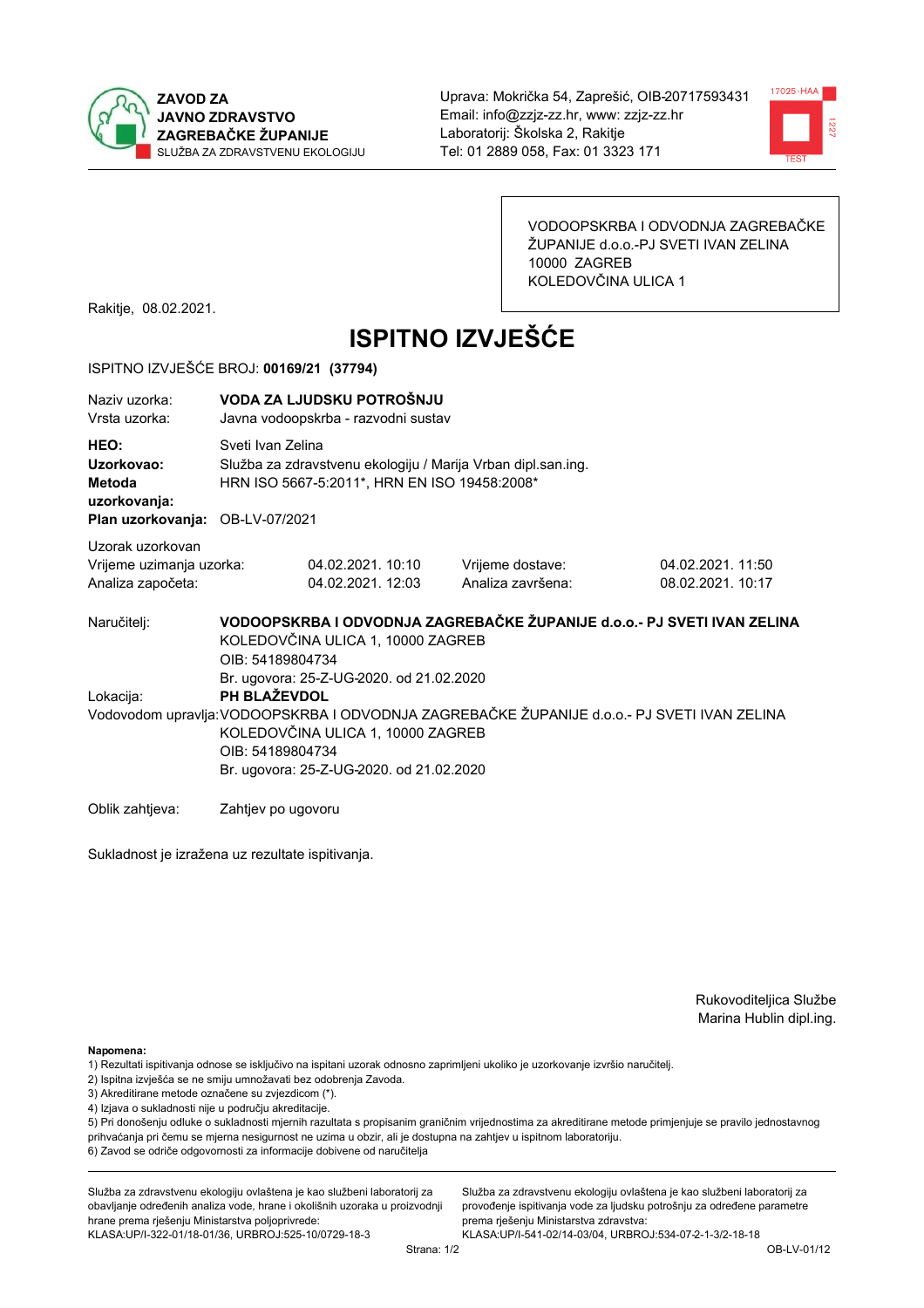## **REZULTATI ISPITIVANJA:**

| Pokazatelj                | <b>Metoda</b>                           | <b>MJ</b>                   | <b>Rezultatt</b> | MDK**       | <b>Sukladno</b> |
|---------------------------|-----------------------------------------|-----------------------------|------------------|-------------|-----------------|
| Temperatura               | Standard Methods 21st Ed.<br>2005.2550B | $^{\circ}$ C                | 7,1              | 25          | <b>DA</b>       |
| Slobodni rezidualni klor  | HRN EN ISO 7393-2:2018*                 | $mg/L$ Cl <sub>2</sub>      | 0,25             | 0,5         | <b>DA</b>       |
| Boja                      | HRN EN ISO 7887:2012                    | mg/L Pt/Co skale            | < 5              | 20          | DA              |
| Mutnoća                   | HRN EN ISO 7027-1:2016*                 | NTU jedinica                | 0,59             | 4           | DA              |
| <b>Miris</b>              | HRN EN 1622:2008                        |                             | bez              | bez         | DA              |
| Okus                      | HRN EN 1622:2008                        |                             | bez              | bez         | DA              |
| pH                        | HRN EN ISO 10523:2012*                  | pH jedinica                 | 7,6              | $6,5 - 9,5$ | <b>DA</b>       |
| Temp.pri određivanju pH   |                                         | $\overline{c}$              | 13,5             |             |                 |
| Elektrovodljivost         | HRN EN 27888:2008*                      | µScm <sup>-1</sup> pri 20°C | 474              | 2.500       | DA              |
| Utrošak KMnO <sub>4</sub> | HRN EN ISO 8467:2001                    | mg/L O <sub>2</sub>         | 0,7              | 5,0         | DA              |
| Kloridi                   | HRN EN ISO 10304-1:2009*                | mg/L CI                     | 6,0              | 250,0       | DA              |
| Nitriti                   | HRN EN ISO 10304-1:2009*                | mg/L $(NO2)$                | < 0,050          | 0,50        | DA              |
| Nitrati                   | HRN EN ISO 10304-1:2009*                | mg/L (NO <sub>3</sub> )     | 6,4              | 50          | DA              |
| Amonij                    | HRN ISO 7150-1:1998*                    | $mg/L(NH_A^+)$              | < 0,05           | 0,50        | DA              |

trezultat izražen kao manje od (<) odnosi se na granicu kvantifikacije

\*\*maksimalno dozvoljena koncentracija

#### Izjava o sukladnosti

Prema ispitanim parametrima uzorak vode JE SUKLADAN zahtjevima članka 5. Zakona o vodi za ljudsku potrošnju (NN 56/2013, 64/2015, 104/2017, 115/2018, 16/2020) i priloga I Pravilnika o parametrima sukladnosti, metodama analize, monitoringu i planovima sigurnosti vode za ljudsku potrošnju te načinu vođenja registra pravnih osoba koje obavljaju djelatnost javne vodoopskrbe (NN 125/2017, 39/2020).

> Voditeljica Odsjeka Nikolina Ciban dipl.ing.

# Odsiek za mikrobiološka ispitivanja voda

## **REZULTATI ISPITIVANJA:**

| Pokazatelj             | <b>Metoda</b>           | <b>MJ</b>   | <b>Rezultat</b> | MDK** | <b>Sukladno</b> |
|------------------------|-------------------------|-------------|-----------------|-------|-----------------|
| Ukupni koliformi       | HRN EN ISO 9308-1:2014* | broj/100 mL |                 | 0     | DA              |
| Escherichia coli       | HRN EN ISO 9308-1:2014* | broj/100 mL | < 1             | 0     | DA              |
| Enterokoki             | HRN EN ISO 7899-2:2000* | broj/100 mL | < 1             | 0     | DA              |
| Pseudomonas aeruginosa | HRN EN ISO 16266:2008*  | broj/100 mL | < 1             | 0     | DA              |
| Aerobne bakt -36°C/48h | HRN EN ISO 6222:2000*   | broj/1 mL   | < 1             | 100   | DA              |
| Aerobne bakt -22°C/72h | HRN EN ISO 6222:2000*   | broj/1 mL   | 5               | 100   | DA              |

\*\*maksimalno dozvoljena koncentracija

#### Izjava o sukladnosti

Prema ispitanim parametrima uzorak vode JE SUKLADAN zahtjevima članka 5. Zakona o vodi za ljudsku potrošnju (NN 56/2013, 64/2015, 104/2017, 115/2018, 16/2020) i priloga I Pravilnika o parametrima sukladnosti, metodama analize, monitoringu i planovima sigurnosti vode za ljudsku potrošnju te načinu vođenja registra pravnih osoba koje obavljaju djelatnost javne vodoopskrbe (NN 125/2017, 39/2020).

> Voditeljica Odsjeka Marina Hublin dipl.ing.

### KRAJ ISPITNOG IZVJEŠĆA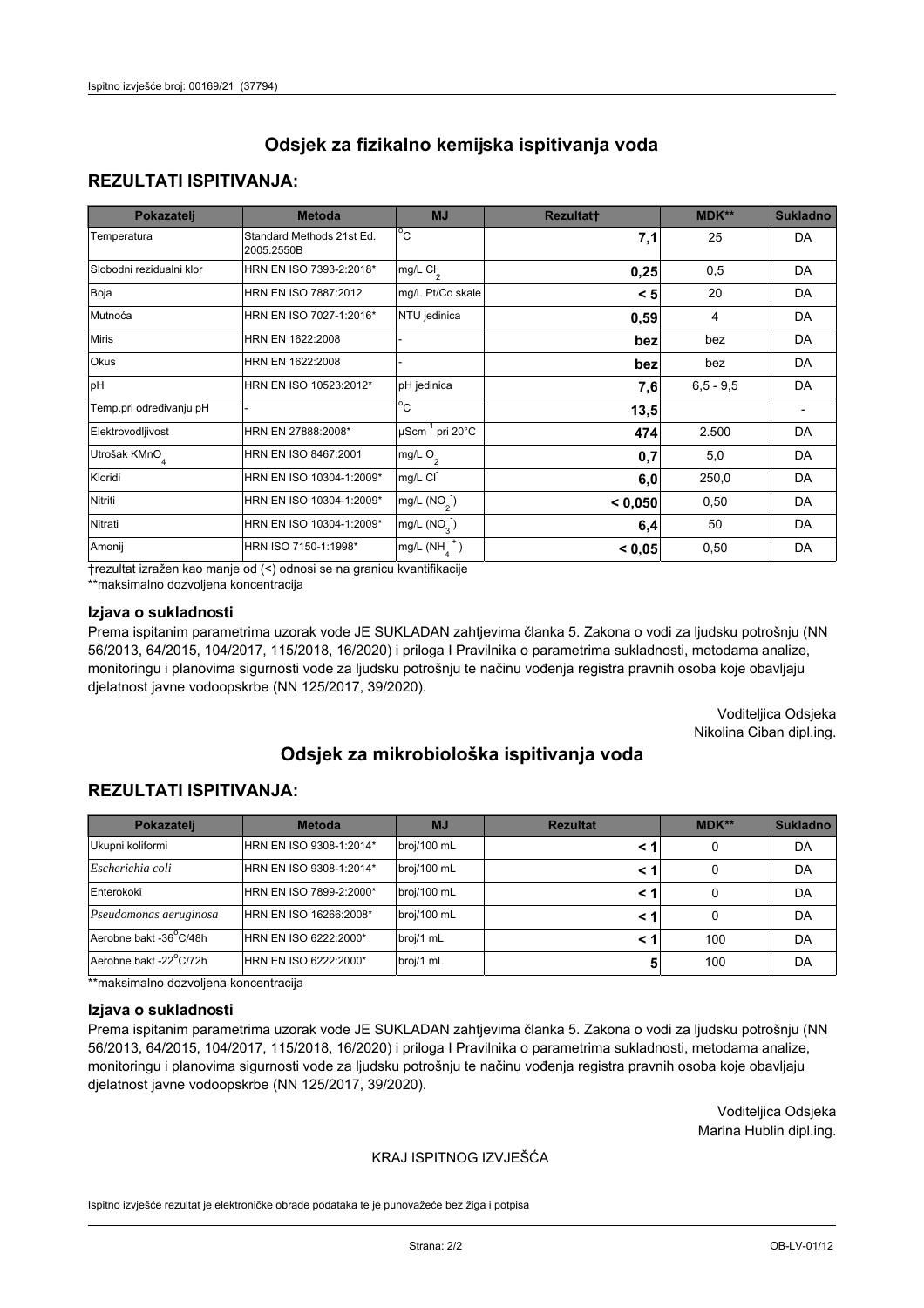



VODOOPSKRBA I ODVODNJA ZAGREBAČKE ŽUPANIJE d.o.o.-PJ SVETI IVAN ZELINA 10000 ZAGREB KOLEDOVČINA ULICA 1

Rakitje, 08.02.2021.

# **ISPITNO IZVJEŠĆE**

#### ISPITNO IZVJEŠĆE BROJ: 00170/21 (37795)

| Naziy uzorka:<br>Vrsta uzorka:                                                  | VODA ZA LJUDSKU POTROŠNJU<br>Javna vodoopskrba - spremnik                                                                                                                                                             |                                                                                                                                   |                                                                         |                                        |  |  |
|---------------------------------------------------------------------------------|-----------------------------------------------------------------------------------------------------------------------------------------------------------------------------------------------------------------------|-----------------------------------------------------------------------------------------------------------------------------------|-------------------------------------------------------------------------|----------------------------------------|--|--|
| HEO:<br>Uzorkovao:<br>Metoda<br>uzorkovanja:<br>Plan uzorkovanja: OB-LV-07/2021 |                                                                                                                                                                                                                       | Sveti Ivan Zelina<br>Služba za zdravstvenu ekologiju / Marija Vrban dipl.san.ing.<br>HRN ISO 5667-5:2011*, HRN EN ISO 19458:2008* |                                                                         |                                        |  |  |
| Uzorak uzorkovan<br>Vrijeme uzimanja uzorka:<br>Analiza započeta:               |                                                                                                                                                                                                                       | 04.02.2021.10:25<br>04.02.2021. 12:04                                                                                             | Vrijeme dostave:<br>Analiza završena:                                   | 04.02.2021. 11:50<br>08.02.2021. 10:17 |  |  |
| Naručitelj:                                                                     | OIB: 54189804734                                                                                                                                                                                                      | KOLEDOVČINA ULICA 1, 10000 ZAGREB<br>Br. ugovora: 25-Z-UG-2020. od 21.02.2020                                                     | VODOOPSKRBA I ODVODNJA ZAGREBAČKE ŽUPANIJE d.o.o.- PJ SVETI IVAN ZELINA |                                        |  |  |
| Lokacija:                                                                       | <b>R VUKOVJE</b><br>Vodovodom upravlja: VODOOPSKRBA I ODVODNJA ZAGREBAČKE ŽUPANIJE d.o.o. - PJ SVETI IVAN ZELINA<br>KOLEDOVČINA ULICA 1, 10000 ZAGREB<br>OIB: 54189804734<br>Br. ugovora: 25-Z-UG-2020. od 21.02.2020 |                                                                                                                                   |                                                                         |                                        |  |  |
| Oblik zahtjeva:                                                                 | Zahtjev po ugovoru                                                                                                                                                                                                    |                                                                                                                                   |                                                                         |                                        |  |  |

Sukladnost je izražena uz rezultate ispitivanja.

Rukovoditeljica Službe Marina Hublin dipl.ing.

Služba za zdravstvenu ekologiju ovlaštena je kao službeni laboratorij za

provođenje ispitivanja vode za ljudsku potrošnju za određene parametre

Napomena:

- 1) Rezultati ispitivanja odnose se isključivo na ispitani uzorak odnosno zaprimljeni ukoliko je uzorkovanje izvršio naručiteli.
- 2) Ispitna izvješća se ne smiju umnožavati bez odobrenja Zavoda.
- 3) Akreditirane metode označene su zvjezdicom (\*).
- 4) Izjava o sukladnosti nije u području akreditacije.

5) Pri donošenju odluke o sukladnosti mjernih razultata s propisanim graničnim vrijednostima za akreditirane metode primjenjuje se pravilo jednostavnog prihvaćanja pri čemu se mjerna nesigurnost ne uzima u obzir, ali je dostupna na zahtjev u ispitnom laboratoriju.

6) Zavod se odriče odgovornosti za informacije dobivene od naručitelja

Služba za zdravstvenu ekologiju ovlaštena je kao službeni laboratorij za obavljanje određenih analiza vode, hrane i okolišnih uzoraka u proizvodnji hrane prema rješenju Ministarstva poljoprivrede:

prema riešenju Ministarstva zdravstva: KLASA: UP/I-322-01/18-01/36, URBROJ: 525-10/0729-18-3 KLASA:UP/I-541-02/14-03/04, URBROJ:534-07-2-1-3/2-18-18

Strana: 1/2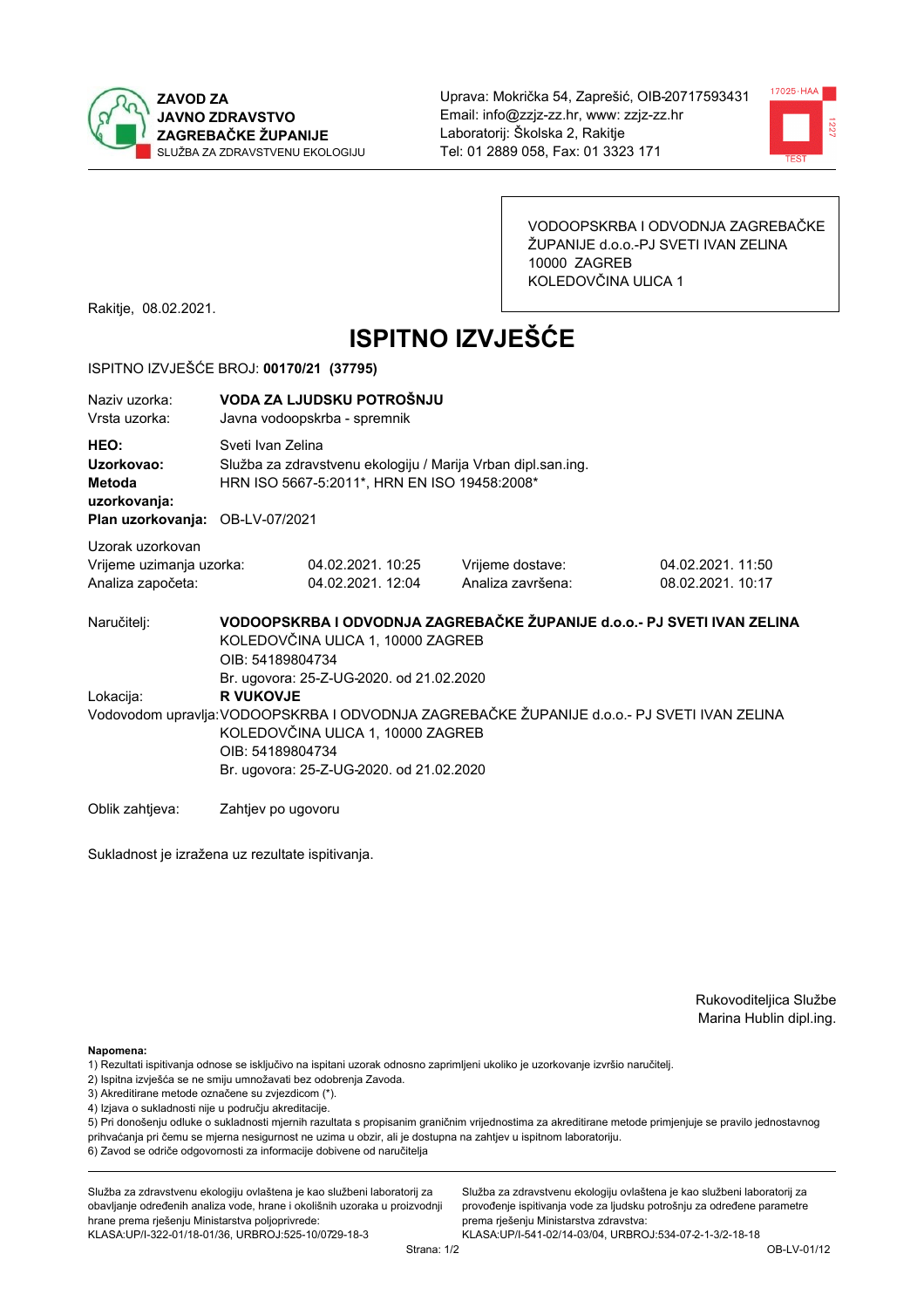## **REZULTATI ISPITIVANJA:**

| Pokazatelj                | <b>Metoda</b>                           | <b>MJ</b>                        | <b>Rezultatt</b> | <b>MDK**</b> | <b>Sukladno</b> |
|---------------------------|-----------------------------------------|----------------------------------|------------------|--------------|-----------------|
| Temperatura               | Standard Methods 21st Ed.<br>2005.2550B | $^{\circ}$ C                     | 7,1              | 25           | <b>DA</b>       |
| Slobodni rezidualni klor  | HRN EN ISO 7393-2:2018*                 | mg/L $Cl2$                       | 0,26             | 0,5          | <b>DA</b>       |
| Boja                      | HRN EN ISO 7887:2012                    | mg/L Pt/Co skale                 | < 5              | 20           | <b>DA</b>       |
| Mutnoća                   | HRN EN ISO 7027-1:2016*                 | NTU jedinica                     | 0,75             | 4            | DA              |
| <b>Miris</b>              | HRN EN 1622:2008                        |                                  | bez              | bez          | DA              |
| Okus                      | HRN EN 1622:2008                        |                                  | bez              | bez          | DA              |
| pH                        | HRN EN ISO 10523:2012*                  | pH jedinica                      | 7,8              | $6,5 - 9,5$  | <b>DA</b>       |
| Temp.pri određivanju pH   |                                         | $\overline{c}$                   | 13,1             |              |                 |
| Elektrovodljivost         | HRN EN 27888:2008*                      | $\mu$ Scm <sup>-1</sup> pri 20°C | 471              | 2.500        | DA              |
| Utrošak KMnO <sub>4</sub> | HRN EN ISO 8467:2001                    | mg/L O <sub>2</sub>              | 0,8              | 5,0          | DA              |
| Kloridi                   | HRN EN ISO 10304-1:2009*                | mg/L CI                          | 4,8              | 250,0        | DA              |
| Nitriti                   | HRN EN ISO 10304-1:2009*                | mg/L $(NO2)$                     | < 0,050          | 0,50         | <b>DA</b>       |
| Nitrati                   | HRN EN ISO 10304-1:2009*                | mg/L $(NO3)$                     | 5,8              | 50           | DA              |
| Amonij                    | HRN ISO 7150-1:1998*                    | $mg/L(NH_A^+)$                   | < 0,05           | 0,50         | DA              |

trezultat izražen kao manje od (<) odnosi se na granicu kvantifikacije

\*\*maksimalno dozvoljena koncentracija

#### Izjava o sukladnosti

Prema ispitanim parametrima uzorak vode JE SUKLADAN zahtjevima članka 5. Zakona o vodi za ljudsku potrošnju (NN 56/2013, 64/2015, 104/2017, 115/2018, 16/2020) i priloga I Pravilnika o parametrima sukladnosti, metodama analize, monitoringu i planovima sigurnosti vode za ljudsku potrošnju te načinu vođenja registra pravnih osoba koje obavljaju djelatnost javne vodoopskrbe (NN 125/2017, 39/2020).

> Voditeljica Odsjeka Nikolina Ciban dipl.ing.

# Odsiek za mikrobiološka ispitivanja voda

## **REZULTATI ISPITIVANJA:**

| Pokazatelj             | <b>Metoda</b>           | <b>MJ</b>   | <b>Rezultat</b> | MDK** | <b>Sukladno</b> |
|------------------------|-------------------------|-------------|-----------------|-------|-----------------|
| Ukupni koliformi       | HRN EN ISO 9308-1:2014* | broj/100 mL |                 | 0     | DA              |
| Escherichia coli       | HRN EN ISO 9308-1:2014* | broj/100 mL | < 1             | 0     | DA              |
| Enterokoki             | HRN EN ISO 7899-2:2000* | broj/100 mL | < 1             | 0     | DA              |
| Pseudomonas aeruginosa | HRN EN ISO 16266:2008*  | broj/100 mL | < 1             | 0     | DA              |
| Aerobne bakt -36°C/48h | HRN EN ISO 6222:2000*   | broj/1 mL   |                 | 100   | DA              |
| Aerobne bakt -22°C/72h | HRN EN ISO 6222:2000*   | broj/1 mL   | < 1             | 100   | DA              |

\*\*maksimalno dozvoljena koncentracija

#### Izjava o sukladnosti

Prema ispitanim parametrima uzorak vode JE SUKLADAN zahtjevima članka 5. Zakona o vodi za ljudsku potrošnju (NN 56/2013, 64/2015, 104/2017, 115/2018, 16/2020) i priloga I Pravilnika o parametrima sukladnosti, metodama analize, monitoringu i planovima sigurnosti vode za ljudsku potrošnju te načinu vođenja registra pravnih osoba koje obavljaju djelatnost javne vodoopskrbe (NN 125/2017, 39/2020).

> Voditeljica Odsjeka Marina Hublin dipl.ing.

### KRAJ ISPITNOG IZVJEŠĆA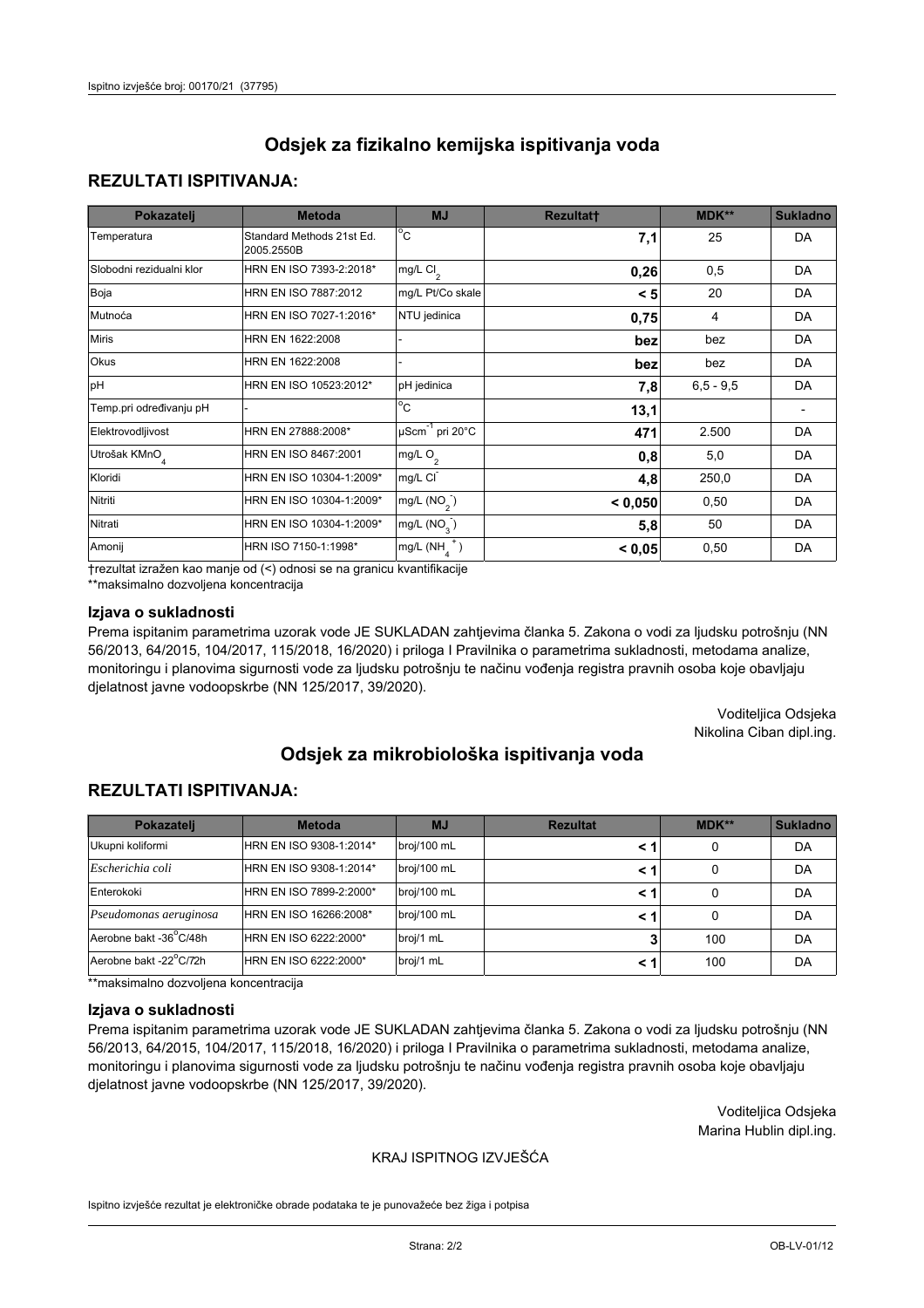



VODOOPSKRBA I ODVODNJA ZAGREBAČKE ŽUPANIJE d.o.o.-PJ SVETI IVAN ZELINA 10000 ZAGREB KOLEDOVČINA ULICA 1

Rakitje, 08.02.2021.

# **ISPITNO IZVJEŠĆE**

#### ISPITNO IZVJEŠĆE BROJ: 00171/21 (37796)

| Naziv uzorka:<br>Vrsta uzorka:                                                         |                    | VODA ZA LJUDSKU POTROŠNJU<br>Javna vodoopskrba - razvodni sustav                                                                                                                                                                                                     |                                                                         |                                       |  |  |
|----------------------------------------------------------------------------------------|--------------------|----------------------------------------------------------------------------------------------------------------------------------------------------------------------------------------------------------------------------------------------------------------------|-------------------------------------------------------------------------|---------------------------------------|--|--|
| HEO:<br>Uzorkovao:<br><b>Metoda</b><br>uzorkovanja:<br>Plan uzorkovanja: OB-LV-07/2021 |                    | Sveti Ivan Zelina<br>Služba za zdravstvenu ekologiju / Marija Vrban dipl.san.ing.<br>HRN ISO 5667-5:2011*, HRN EN ISO 19458:2008*                                                                                                                                    |                                                                         |                                       |  |  |
| Uzorak uzorkovan<br>Vrijeme uzimanja uzorka:<br>Analiza započeta:                      |                    | 04.02.2021. 10:45<br>04.02.2021. 12:04                                                                                                                                                                                                                               | Vrijeme dostave:<br>Analiza završena:                                   | 04.02.2021.11:50<br>08.02.2021. 10:17 |  |  |
| Naručitelj:                                                                            | OIB: 54189804734   | KOLEDOVČINA ULICA 1, 10000 ZAGREB                                                                                                                                                                                                                                    | VODOOPSKRBA I ODVODNJA ZAGREBAČKE ŽUPANIJE d.o.o.- PJ SVETI IVAN ZELINA |                                       |  |  |
| Lokacija:                                                                              |                    | Br. ugovora: 25-Z-UG-2020. od 21.02.2020<br><b>PH BANJE SELO</b><br>Vodovodom upravlja: VODOOPSKRBA I ODVODNJA ZAGREBAČKE ŽUPANIJE d.o.o.- PJ SVETI IVAN ZELINA<br>KOLEDOVČINA ULICA 1, 10000 ZAGREB<br>OIB: 54189804734<br>Br. ugovora: 25-Z-UG-2020. od 21.02.2020 |                                                                         |                                       |  |  |
| Oblik zahtieva:                                                                        | Zahtjev po ugovoru |                                                                                                                                                                                                                                                                      |                                                                         |                                       |  |  |

Sukladnost je izražena uz rezultate ispitivanja.

Rukovoditeljica Službe Marina Hublin dipl.ing.

Napomena:

- 1) Rezultati ispitivanja odnose se isključivo na ispitani uzorak odnosno zaprimljeni ukoliko je uzorkovanje izvršio naručiteli.
- 2) Ispitna izvješća se ne smiju umnožavati bez odobrenja Zavoda.
- 3) Akreditirane metode označene su zvjezdicom (\*).
- 4) Izjava o sukladnosti nije u području akreditacije.

5) Pri donošenju odluke o sukladnosti mjernih razultata s propisanim graničnim vrijednostima za akreditirane metode primjenjuje se pravilo jednostavnog prihvaćanja pri čemu se mjerna nesigurnost ne uzima u obzir, ali je dostupna na zahtjev u ispitnom laboratoriju.

6) Zavod se odriče odgovornosti za informacije dobivene od naručitelja

Služba za zdravstvenu ekologiju ovlaštena je kao službeni laboratorij za obavljanje određenih analiza vode, hrane i okolišnih uzoraka u proizvodnji hrane prema rješenju Ministarstva poljoprivrede:

KLASA.UP/I-322-01/18-01/36, URBROJ:525-10/0729-18-3

Služba za zdravstvenu ekologiju ovlaštena je kao službeni laboratorij za provođenje ispitivanja vode za ljudsku potrošnju za određene parametre prema riešenju Ministarstva zdravstva: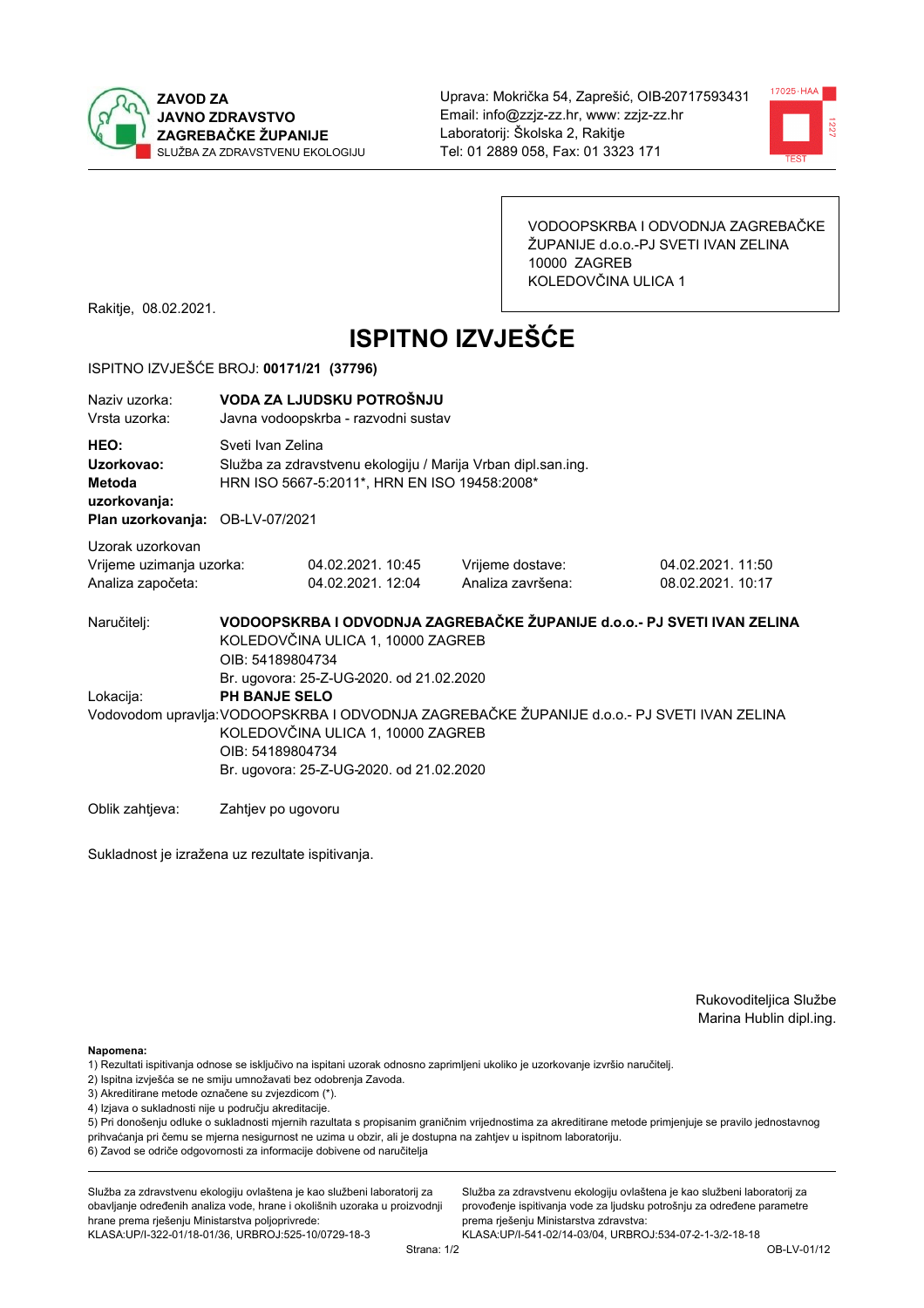## **REZULTATI ISPITIVANJA:**

| Pokazatelj                | <b>Metoda</b>                           | <b>MJ</b>                        | <b>Rezultatt</b> | <b>MDK**</b> | <b>Sukladno</b> |
|---------------------------|-----------------------------------------|----------------------------------|------------------|--------------|-----------------|
| Temperatura               | Standard Methods 21st Ed.<br>2005.2550B | $^{\circ}$ C                     | 6,5              | 25           | <b>DA</b>       |
| Slobodni rezidualni klor  | HRN EN ISO 7393-2:2018*                 | mg/L $Cl2$                       | 0,17             | 0,5          | DA              |
| Boja                      | HRN EN ISO 7887:2012                    | mg/L Pt/Co skale                 | < 5              | 20           | <b>DA</b>       |
| Mutnoća                   | HRN EN ISO 7027-1:2016*                 | NTU jedinica                     | 0, 19            | 4            | DA              |
| <b>Miris</b>              | HRN EN 1622:2008                        |                                  | bez              | bez          | DA              |
| Okus                      | HRN EN 1622:2008                        |                                  | bez              | bez          | DA              |
| pH                        | HRN EN ISO 10523:2012*                  | pH jedinica                      | 7,1              | $6,5 - 9,5$  | <b>DA</b>       |
| Temp.pri određivanju pH   |                                         | $\overline{c}$                   | 12,7             |              |                 |
| Elektrovodljivost         | HRN EN 27888:2008*                      | $\mu$ Scm <sup>-1</sup> pri 20°C | 676              | 2.500        | DA              |
| Utrošak KMnO <sub>4</sub> | HRN EN ISO 8467:2001                    | mg/L O <sub>2</sub>              | 0,6              | 5,0          | DA              |
| Kloridi                   | HRN EN ISO 10304-1:2009*                | mg/L CI                          | 36,7             | 250,0        | DA              |
| Nitriti                   | HRN EN ISO 10304-1:2009*                | mg/L $(NO2)$                     | < 0,050          | 0,50         | <b>DA</b>       |
| Nitrati                   | HRN EN ISO 10304-1:2009*                | mg/L $(NO3)$                     | 14               | 50           | DA              |
| Amonij                    | HRN ISO 7150-1:1998*                    | $mg/L(NH_A^+)$                   | < 0,05           | 0,50         | DA              |

trezultat izražen kao manje od (<) odnosi se na granicu kvantifikacije

\*\*maksimalno dozvoljena koncentracija

#### Izjava o sukladnosti

Prema ispitanim parametrima uzorak vode JE SUKLADAN zahtjevima članka 5. Zakona o vodi za ljudsku potrošnju (NN 56/2013, 64/2015, 104/2017, 115/2018, 16/2020) i priloga I Pravilnika o parametrima sukladnosti, metodama analize, monitoringu i planovima sigurnosti vode za ljudsku potrošnju te načinu vođenja registra pravnih osoba koje obavljaju djelatnost javne vodoopskrbe (NN 125/2017, 39/2020).

> Voditeljica Odsjeka Nikolina Ciban dipl.ing.

# Odsiek za mikrobiološka ispitivanja voda

## **REZULTATI ISPITIVANJA:**

| Pokazatelj             | <b>Metoda</b>           | <b>MJ</b>   | <b>Rezultat</b> | MDK** | <b>Sukladno</b> |
|------------------------|-------------------------|-------------|-----------------|-------|-----------------|
| Ukupni koliformi       | HRN EN ISO 9308-1:2014* | broj/100 mL |                 | 0     | DA              |
| Escherichia coli       | HRN EN ISO 9308-1:2014* | broj/100 mL | < 1             | 0     | DA              |
| Enterokoki             | HRN EN ISO 7899-2:2000* | broj/100 mL | < 1             | 0     | DA              |
| Pseudomonas aeruginosa | HRN EN ISO 16266:2008*  | broj/100 mL | < 1             | 0     | DA              |
| Aerobne bakt -36°C/48h | HRN EN ISO 6222:2000*   | broj/1 mL   |                 | 100   | DA              |
| Aerobne bakt -22°C/72h | HRN EN ISO 6222:2000*   | broj/1 mL   | 5               | 100   | DA              |

\*\*maksimalno dozvoljena koncentracija

#### Izjava o sukladnosti

Prema ispitanim parametrima uzorak vode JE SUKLADAN zahtjevima članka 5. Zakona o vodi za ljudsku potrošnju (NN 56/2013, 64/2015, 104/2017, 115/2018, 16/2020) i priloga I Pravilnika o parametrima sukladnosti, metodama analize, monitoringu i planovima sigurnosti vode za ljudsku potrošnju te načinu vođenja registra pravnih osoba koje obavljaju djelatnost javne vodoopskrbe (NN 125/2017, 39/2020).

> Voditeljica Odsjeka Marina Hublin dipl.ing.

### KRAJ ISPITNOG IZVJEŠĆA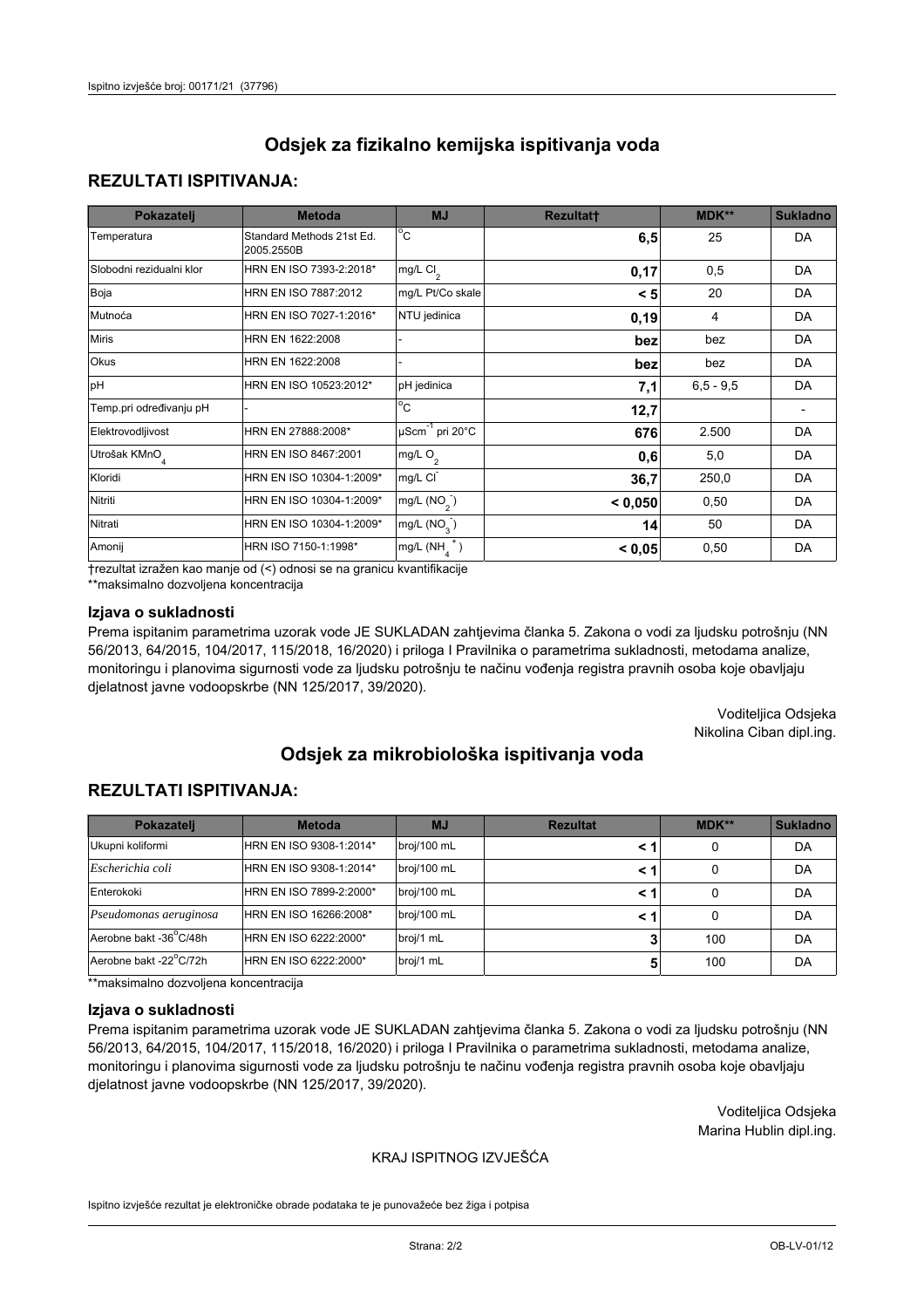



VODOOPSKRBA I ODVODNJA ZAGREBAČKE ŽUPANIJE d.o.o.-PJ SVETI IVAN ZELINA 10000 ZAGREB KOLEDOVČINA ULICA 1

Rakitje, 08.02.2021.

# **ISPITNO IZVJEŠĆE**

#### ISPITNO IZVJEŠĆE BROJ: 00172/21 (37797)

| Naziv uzorka:<br>Vrsta uzorka:                                                  | VODA ZA LJUDSKU POTROŠNJU<br>Javna vodoopskrba - razvodni sustav                                                                                                                                                                           |                                       |                                       |                                        |  |  |  |
|---------------------------------------------------------------------------------|--------------------------------------------------------------------------------------------------------------------------------------------------------------------------------------------------------------------------------------------|---------------------------------------|---------------------------------------|----------------------------------------|--|--|--|
| HEO:<br>Uzorkovao:<br>Metoda<br>uzorkovanja:<br>Plan uzorkovanja: OB-LV-07/2021 | Sveti Ivan Zelina<br>Služba za zdravstvenu ekologiju / Marija Vrban dipl.san.ing.<br>HRN ISO 5667-5:2011*, HRN EN ISO 19458:2008*                                                                                                          |                                       |                                       |                                        |  |  |  |
| Uzorak uzorkovan<br>Vrijeme uzimanja uzorka:<br>Analiza započeta:               |                                                                                                                                                                                                                                            | 04.02.2021.11:00<br>04.02.2021. 12:04 | Vrijeme dostave:<br>Analiza završena: | 04.02.2021. 11:50<br>08.02.2021. 10:17 |  |  |  |
| Naručitelj:                                                                     | VODOOPSKRBA I ODVODNJA ZAGREBAČKE ŽUPANIJE d.o.o.- PJ SVETI IVAN ZELINA<br>KOLEDOVČINA ULICA 1, 10000 ZAGREB<br>OIB: 54189804734<br>Br. ugovora: 25-Z-UG-2020. od 21.02.2020                                                               |                                       |                                       |                                        |  |  |  |
| Lokacija:                                                                       | SLAVINA U TRGOVINI TRGOSTIL, BLAŠKOVEC<br>Vodovodom upravlja: VODOOPSKRBA I ODVODNJA ZAGREBAČKE ŽUPANIJE d.o.o.- PJ SVETI IVAN ZELINA<br>KOLEDOVČINA ULICA 1, 10000 ZAGREB<br>OIB: 54189804734<br>Br. ugovora: 25-Z-UG-2020. od 21.02.2020 |                                       |                                       |                                        |  |  |  |
| Oblik zahtieva:                                                                 | Zahtjev po ugovoru                                                                                                                                                                                                                         |                                       |                                       |                                        |  |  |  |

Sukladnost je izražena uz rezultate ispitivanja.

Rukovoditeljica Službe Marina Hublin dipl.ing.

Napomena:

- 1) Rezultati ispitivanja odnose se isključivo na ispitani uzorak odnosno zaprimljeni ukoliko je uzorkovanje izvršio naručiteli.
- 2) Ispitna izvješća se ne smiju umnožavati bez odobrenja Zavoda.
- 3) Akreditirane metode označene su zvjezdicom (\*).
- 4) Izjava o sukladnosti nije u području akreditacije.

5) Pri donošenju odluke o sukladnosti mjernih razultata s propisanim graničnim vrijednostima za akreditirane metode primjenjuje se pravilo jednostavnog prihvaćanja pri čemu se mjerna nesigurnost ne uzima u obzir, ali je dostupna na zahtjev u ispitnom laboratoriju.

6) Zavod se odriče odgovornosti za informacije dobivene od naručitelja

Služba za zdravstvenu ekologiju ovlaštena je kao službeni laboratorij za obavljanje određenih analiza vode, hrane i okolišnih uzoraka u proizvodnji hrane prema rješenju Ministarstva poljoprivrede:

KLASA.UP/I-322-01/18-01/36, URBROJ:525-10/0729-18-3

Služba za zdravstvenu ekologiju ovlaštena je kao službeni laboratorij za provođenje ispitivanja vode za ljudsku potrošnju za određene parametre prema riešenju Ministarstva zdravstva: